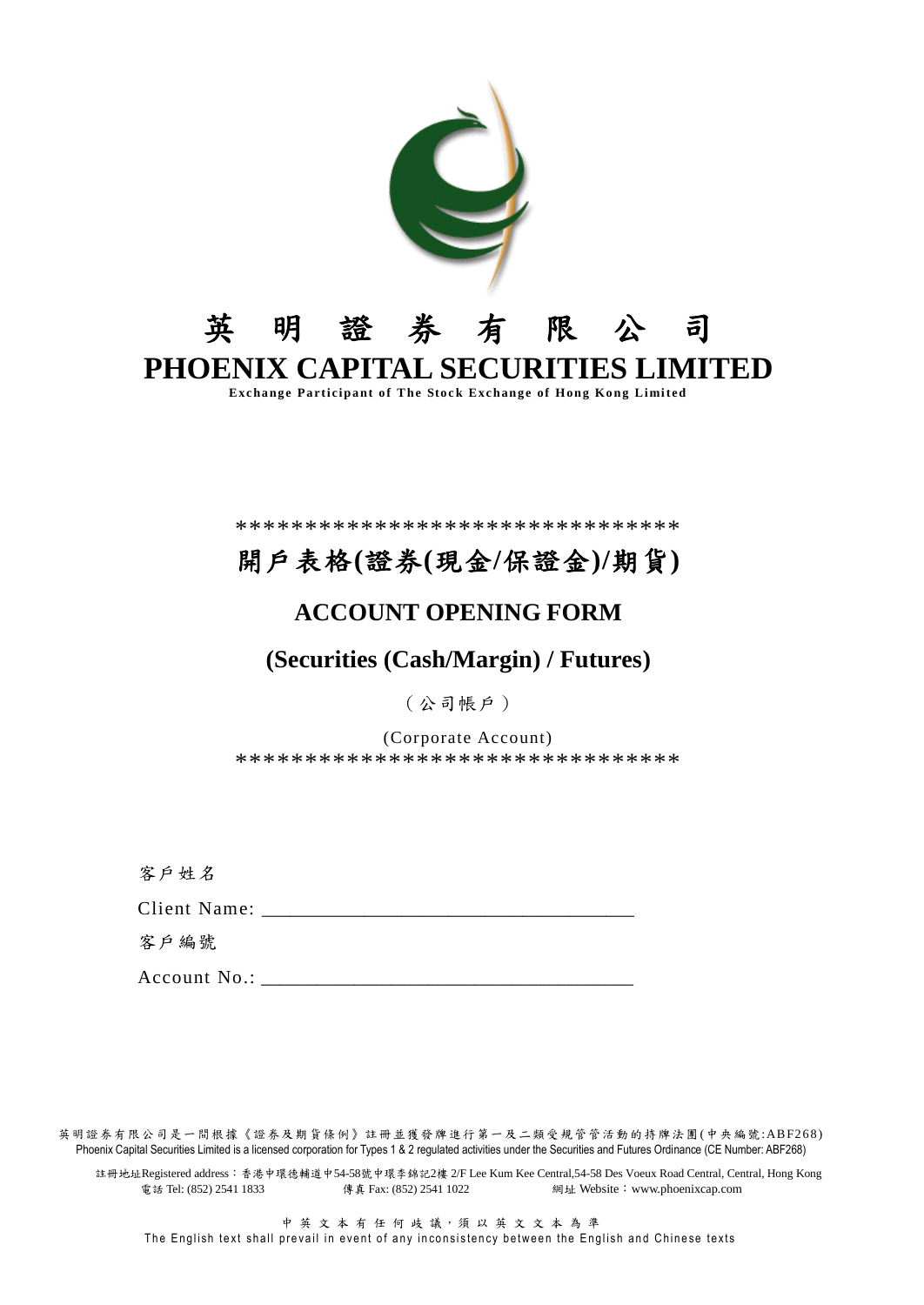### 致: 英明證券有限公司 To: Phoenix Capital Securities Limited

本公司謹此向英明證券有限公司申請以本公司的名義開設及維持期貨、現金及/或保證金證券交易帳戶(「帳戶」),以用作指示英明證券 有限公司代本公司買賣及以其他方式處置期貨、證券及其他投資;而本公司已從英明證券有限公司接獲及閱讀管轄帳戶的開戶條款及條 件,以及將提供的任何服務及安排(「條款及條件」),並謹此接納並同意受本開戶表格的條文及英明證券有限公司不時可能修訂及通知 的條款及條件所約束。

We hereby apply to Phoenix Capital Securities Limited to open and maintain one or more futures, cash and/or margin securities trading account("Account(s)") in my/our name for the purpose of instructing Phoenix Capital Securities Limited to buy and sell, and otherwise deal with, futures, securities and other investments on my/our behalf and we have received and read the Phoenix Capital Securities Limited Account Opening Terms and Conditions governing the Account(s) and any services and<br>facilities to be provided by Phoenix Capital Securities Limited ("Terms and Conditions") and hereby acce bound by the provisions of this Account Opening Form and the Terms and Conditions as may be amended and notified by Phoenix Capital Securities Limited from time to time.

| 申請帳戶為公司帳戶<br><b>Application for Corporate Account</b>                                                                                            | 帳戶類別 Account Type<br>(如適用請加"✔" Please "✔" as appropriate) |
|--------------------------------------------------------------------------------------------------------------------------------------------------|-----------------------------------------------------------|
| □ 網上交易服務 Internet Trading Services<br>(必須提供有效電子郵箱 must provide valid email address)<br>● 本公司已經閱讀並明白「網上服務條款及條件」,並接受其約束。                           | □證券現金帳戶#<br>Securities Cash Account                       |
| We understand and agree to be bound by those "On-Line Trading"<br>Terms and Conditions".<br>● 網上交易(即電子交易服務)可買賣之投資產品範圍存有限制,                       | □ 證券保證金帳戶#<br>Securities Margin Account                   |
| 以系統實際提供為准。<br>The investment products available for electronic trading are limited and<br>subject to the actual operation of the trading system. | □期貨帳戶<br>Futures Account                                  |
| #包括英明證券有限公司不時更新之海外股票市場                                                                                                                           |                                                           |

Including the overseas stock market(s) from time to time updated by Phoenix Capital Securities Limited

# 1部份 - 公司資料 Section 1 - Corporate Information

| $\gamma$ $\sim$ $\gamma$                                                                                             |                                                    |                                                                                                              |                                      |
|----------------------------------------------------------------------------------------------------------------------|----------------------------------------------------|--------------------------------------------------------------------------------------------------------------|--------------------------------------|
| 商號名稱 (中文)<br>Business Name (英文)                                                                                      |                                                    |                                                                                                              |                                      |
| 業務地址<br><b>Business Address</b>                                                                                      |                                                    |                                                                                                              |                                      |
| 註冊地址 (如適用)<br><b>Registered Address</b>                                                                              | □ 與業務地址相同 same as Business Address<br>□ 其他 Others: |                                                                                                              |                                      |
| 通訊地址 (如適用)<br><b>Mailing Address</b>                                                                                 | □ 與業務地址相同 same as Business Address<br>□ 其他 Others: |                                                                                                              | □ 與註冊地址相同 same as Registered Address |
| 註冊成立國家/地區<br>Place of establishment                                                                                  |                                                    | 註冊成立日期                                                                                                       |                                      |
| 註冊編號/營業執照號碼<br>Incorporation No.                                                                                     |                                                    | 商業登記編號(如有) / 稅務登記證號碼                                                                                         | Business Registration No. (if any)   |
| 業務性質/經營範圍<br><b>Business Nature</b><br>經紀牌照號碼(只供綜合帳戶填寫)<br>Broker license no. (omnibus only)<br>辦事處<br>Office Tel. ( |                                                    | 電子郵件<br>Email Address<br>牌照發出地點 (只供綜合帳戶填寫)<br>License issue place (omnibus only)<br>傳真號碼<br>Fax No.<br>$) -$ |                                      |
|                                                                                                                      | 第2部份-董事資料 Section 2-Director Information           |                                                                                                              |                                      |
| 姓名<br>Name<br>住宅地址                                                                                                   | 國籍                                                 | 出生地點<br>Nationality Place of Birth ID / Passport No.                                                         | 身份證/護照號碼                             |
| <b>Residential Address:</b><br>姓名<br>Name<br>住宅地址                                                                    | 國籍<br>Nationality                                  | 出生地點<br>Place of Birth                                                                                       | 身份證/護照號碼<br>ID / Passport No.        |
| <b>Residential Address:</b><br>姓名<br>Name                                                                            | 國籍<br>Nationality                                  | 出生地點<br>Place of Birth                                                                                       | 身份證/護照號碼<br>ID / Passport No.        |
| 住宅地址<br><b>Residential Address:</b><br>姓名                                                                            | 國籍                                                 | 出生地點                                                                                                         | 身份證/護照號碼                             |
| Name<br>住宅地址<br><b>Residential Address:</b>                                                                          | Nationality                                        | Place of Birth                                                                                               | ID / Passport No.                    |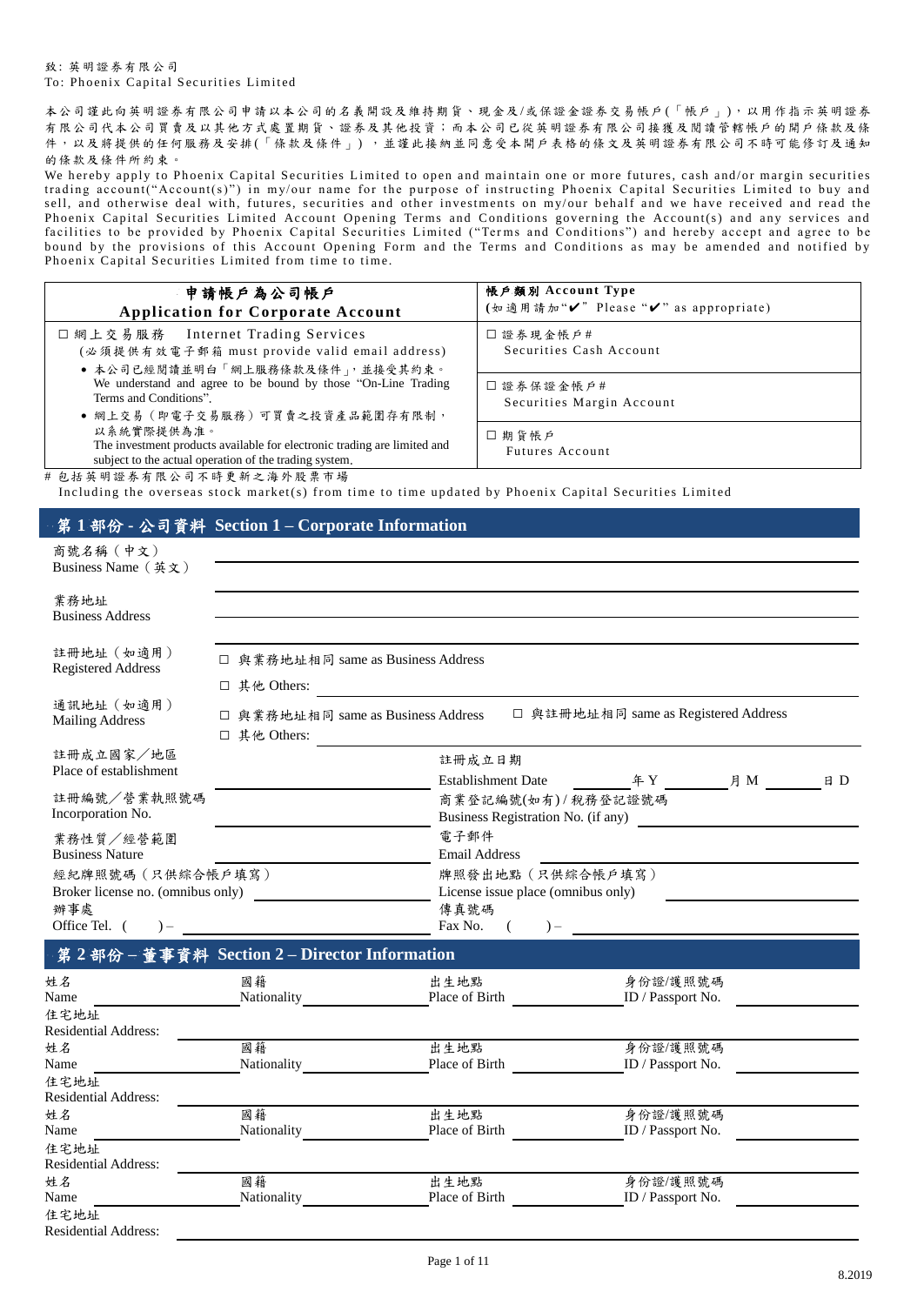| 第3部份-股東資料 Section 3-Shareholder Information                                                         |                                                                                                                      |                               |
|-----------------------------------------------------------------------------------------------------|----------------------------------------------------------------------------------------------------------------------|-------------------------------|
| 姓名<br>國籍                                                                                            | 出生地點                                                                                                                 | 身份證/護照號碼                      |
| Name                                                                                                | Nationality Place of Birth                                                                                           | ID / Passport No.             |
| 住宅地址                                                                                                |                                                                                                                      | 股權%                           |
| <b>Residential Address:</b><br>國籍                                                                   | 出生地點                                                                                                                 | Shareholding                  |
| 姓名<br>Name                                                                                          | Nationality Place of Birth                                                                                           | 身份證/護照號碼<br>ID / Passport No. |
| 住宅地址                                                                                                |                                                                                                                      | 股權%                           |
| <b>Residential Address:</b>                                                                         |                                                                                                                      | Shareholding                  |
| 國籍<br>姓名                                                                                            | 出生地點                                                                                                                 | 身份證/護照號碼                      |
| Name                                                                                                | Nationality Place of Birth                                                                                           | ID / Passport No.             |
| 住宅地址                                                                                                |                                                                                                                      | 股權%                           |
| <b>Residential Address:</b>                                                                         |                                                                                                                      | Shareholding                  |
| 國籍<br>姓名<br>Name                                                                                    | 出生地點<br>Nationality Place of Birth                                                                                   | 身份證/護照號碼<br>ID / Passport No. |
| 住宅地址                                                                                                |                                                                                                                      | 股權%                           |
| Residential Address:                                                                                | <u> 1989 - Johann Barn, amerikan besteman besteman besteman besteman besteman besteman besteman besteman bestema</u> | Shareholding                  |
| 第4部份-*最終擁有權資料 Section 4-Ultimate Ownership Information                                              |                                                                                                                      |                               |
| 姓名<br>國籍                                                                                            | 出生地點                                                                                                                 | 身份證/護照號碼                      |
| Name                                                                                                | Nationality Place of Birth                                                                                           | ID / Passport No.             |
| 住宅地址                                                                                                |                                                                                                                      | 權益%                           |
| <b>Residential Address:</b>                                                                         |                                                                                                                      | % of interest                 |
| 國籍<br>姓名                                                                                            | 出生地點                                                                                                                 | 身份證/護照號碼                      |
| Name                                                                                                | Nationality Place of Birth                                                                                           | ID / Passport No.             |
| 住宅地址<br><b>Residential Address:</b>                                                                 |                                                                                                                      | 權益%<br>% of interest          |
| 如最终實益擁有人與上述股東不同,請提供最終實益擁有人之資料                                                                       |                                                                                                                      |                               |
| Please provide details of ultimate ownership if they are different from the above shareholder(s).   |                                                                                                                      |                               |
| 第5部份 – 財務狀況及預期戶口活動 Section 5 – Financial Status and Anticipated Activities                          |                                                                                                                      |                               |
| 已繳股本(港元)                                                                                            | 淨資產值(港元)                                                                                                             | 主要資產                          |
| Paid Up Capital (HKD):                                                                              | <b>Net Asset Value(HKD)</b>                                                                                          | <b>Major Assets</b>           |
| 上一年除稅後純利(港元)                                                                                        |                                                                                                                      | 年份                            |
| Net after tax profit in preceding year (HKD)<br><u>Net after tax</u> profit in preceding year (HKD) |                                                                                                                      | Year                          |
| 資產來源 Source of funds                                                                                |                                                                                                                      |                               |
| □ 營業利潤 Business Profits                                                                             | □ 租金收入 Rental Income<br>□其他(請列明)                                                                                     | □ 投資收益 Investment Income      |
| □ 股息/利息收入 Dividend/Interest Income                                                                  | Others (Please specify)                                                                                              |                               |
| 預計年度收入(港元) Estimated annual income (HKD)                                                            |                                                                                                                      |                               |
| □ 低於 Below 200,000                                                                                  | $\Box$ 200,001-500,000<br>□ 高於 Above 2,000,000                                                                       | $\Box$ 500,001-1,000,000      |
| $\Box$ 1,000,001-2,000,000                                                                          | (請列明 Please specify)                                                                                                 |                               |
| 預計資產淨值 (港元) Estimated asset net worth (HKD)                                                         |                                                                                                                      |                               |
| □ 低於 Below 500,000                                                                                  | $\Box$ 500,001-1,000,000                                                                                             | $\Box$ 1,000,001-3,000,000    |
| $\Box$ 3,000,001-8,000,000                                                                          | $\Box$ 8,000,001-40,000,000                                                                                          | □ 高於 Above 40,000,000         |
| 投資目標 Investment Objective & Experience                                                              |                                                                                                                      |                               |
| □ 對沖 Hedging                                                                                        | □ 資本增值 Capital Gain                                                                                                  | □ 股息收入 Dividend Income        |
| □其他(請列明)<br>Others (Please specify)                                                                 |                                                                                                                      |                               |

\* 請提供最近一期財務報表 **Please provide latest audited financial report.**

## 第 **6** 部份 **–**客戶個人資料之使用及轉移 **Section 6 - Use and Proving Client's Personal Data to Another Person**

客戶是否已經閱讀及理解《個人資料收集聲明》,並同意個人資料被使用及/或轉移予集團其他成員公司用於直接促銷目的? If the Client has read and understood the <Personal Data Collection Statements> and agreed the personal data to be used by the Company and/or to be provided to other Group members for direct marketing purpose? □ 同意 Yes □ 不同意 No

# 第 **7** 部份 **–** 美國《海外賬戶稅收合規法案》 **Section 7 - Foreign Account Tax Compliance Act ("FATCA")**

公司股東及或董事是否美國聯邦所得稅所定義的特定美國人、美國公民、美國永久居民 (含綠卡持有人) 或持有美國國籍?Are your shareholder and/or director a United States ("US") Person, Resident of US (Including Green Card Holder) or having US nationality? □否 No □是, 請說明 Yes, please specify

客戶會否交易美國市場產品? Is the Client will trade US Market Products?

□不會 No □會 Yes,如會請填寫 W8BEN-E 表格 If Yes, please fill W8BEN-E Form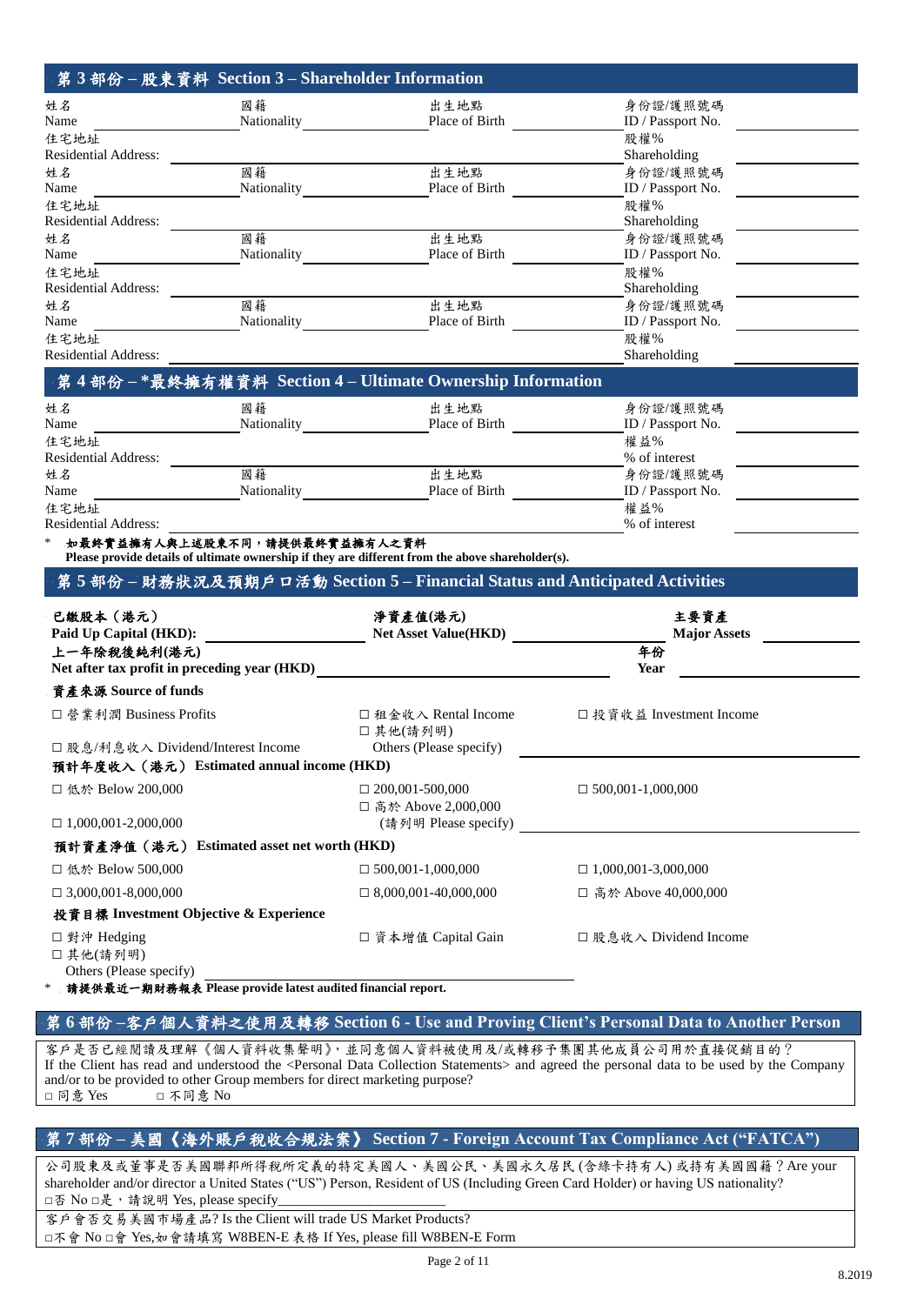### **A.** 語言 **Language,** 只選擇一項 *Tick one only*

| <b>R</b> |               |      | - 减送大法 Delivery Method 、口澤運一両 Please select one only |  |
|----------|---------------|------|------------------------------------------------------|--|
|          | │□ 中文 Chinese | 或 or | □ 英文 English                                         |  |

<u> 遽送方法 Delivery Method ,只選擇一項 Please select one onl</u> □ 電郵 By Email\* □ 郵寄住宅地址 Residential Address by post\*\* □ 郵寄至業務地址 By Post to Business Address\*\* 客戶確認使用電子交易服務及同意和了解協議書條款之內文及香港證監會持牌人操守準則第 18 條有關電子交易之條文。英明證券將不會對因通訊設施之故障或傳送失靈

或非英明證券控制範圍或預測之任何其他原因所造成傳送或收取資訊之延誤負責。 The Client undertakes electronic trading as the trading method and understand and agrees to be bounded by the terms and condition and the electronic regulation as stated in Section18

of the Code of Conduct of the HKSFC. Phoenix Capital Securities Limited will not be responsible for any delays, technical errors, incorrect transmission, failure of the communication equipment or incompleteness transmission, breakdown or the transmission malfunction because of the communication facility, either Phoenix Capital Securities Limited control or any other reasons.

如選擇郵寄,公司將加收郵遞及行政費用, 相關收費詳情請參考收費表。

Postal service will be subject to administrative and service charges, please refer to the fee schedule for more detail.

# 第 **9** 部份 **-** 銀行帳戶記錄 **Section 9 - Bank Account Record**

| 股票戶口客戶之提款指示:                                                                        | □自動發放餘款支票                                      | □只自動發放交易金額支票                                  |  |
|-------------------------------------------------------------------------------------|------------------------------------------------|-----------------------------------------------|--|
| client<br>Securities<br>account                                                     | Standing cheque request for balance withdrawal | Standing cheque request for trade amount only |  |
| fund withdrawal instruction:                                                        | □只自動發放股息支票                                     | 口不出票直至另行通知;                                   |  |
|                                                                                     | Standing cheque request for dividend only      | Not issue cheque until further notice:        |  |
| 保證金/期貨戶口客戶只接受書面通知提款指示。Margin/Futures account client only accept written instruction |                                                |                                               |  |

客戶現授權英明證券有限公司由即日起接納本公司以上方式作為提款指示,自客戶之證券,保證金/期貨帳戶提取款項並開立以客戶為抬 頭人之支票,存入客戶知會英明證券有限公司之銀行帳戶如下。

The Client hereby authorizes Phoenix Capital Securities Limited to accept the above instruction for fund withdrawal from the Securities,

Margin/Futures Account to the following designated bank account under client's name with immediate effect.

| 貨幣 Currency                                   | 銀行名稱 Bank Name                                                                                                               | 銀行戶口號碼 Bank Account No. |         | 地區 District |
|-----------------------------------------------|------------------------------------------------------------------------------------------------------------------------------|-------------------------|---------|-------------|
| □ 港元 HKD                                      |                                                                                                                              |                         |         | □ 香港 HK     |
| □ 人民幣 CNY                                     |                                                                                                                              |                         |         | □ 其他        |
| □ 美元 USD                                      |                                                                                                                              |                         |         | Others:     |
|                                               | Please select one of the following as the FPS identification information and provide proof that                              |                         |         | □流動電話號碼     |
|                                               | the account name bound which matched to the client's accounts name:                                                          |                         | □ 電郵地址: |             |
|                                               | 請選擇其中一項作為轉數快識別資料並提供證明所綁定之戶口名稱與客人之戶口名稱相符:                                                                                     |                         |         | □轉數快系統識別碼:  |
|                                               | 海外銀行請提供地址及 Swift Code                                                                                                        |                         |         |             |
| Bank address and Swift Code for overseas bank |                                                                                                                              |                         |         |             |
|                                               | (如選擇海外匯款,公司將加收匯費及行政費用,相關收費詳情請參考收費表                                                                                           |                         |         |             |
|                                               | Overseas remittance will be subject to administrative and service charges, please refer to the fee schedule for more detail) |                         |         |             |

客戶進一步授權英明證券由即日起接納客戶之電話通知,作為客戶名下證劵及期貨帳戶間之轉帳指示。

The Client further authorizes Phoenix Capital Securities Limited to accept client's telephone instruction for Settlement Instruction between Securities/Futures Account with immediate effect.

銀行帳戶名稱必須與客戶名稱相同及只供存款用途 Bank account name must match with name of the Client and for fund deposit only

## 第 **10** 部份 **-** 帳戶操作 **Section 10 - Account Operation**

### 電話**/**電郵**/**書面指示**/**授權簽署安排 **Telephone/E-mail/Written Instruction/ Signing Arrangement**

□ 任何下列 无 名獲授權人仕可簽署有關該賬戶或因該賬戶而引起之書面指示,包括但不限於付款及交付指示,並在需 要時加蓋公司印章。

Any written instructions (if necessary, together with company chop) given by any \_\_\_\_\_\_\_ of the following person(s) sign singly/jointly shall be valid for operating the account and not limited to giving payment instructions.

□ 特別簽名安排(如有),請說明 Special signature arrangement (if any), Please specify:

|             | ------ <i>--</i> -------             |                             |             |                            |
|-------------|--------------------------------------|-----------------------------|-------------|----------------------------|
| 組別<br>Group | 獲授權人仕姓名<br>Name of authorized person | 身份證/護照號碼<br>ID/Passport no. | 電話<br>Phone | 簽名樣式<br>Specimen signature |
|             |                                      |                             |             |                            |
|             |                                      |                             |             |                            |
|             |                                      |                             |             |                            |
|             |                                      |                             |             |                            |
|             |                                      |                             |             |                            |

公司印章樣式 **Specimen of Company Chop**

#### 注意**:** 就上述授權人仕/簽署人而言,英明證券有限公司有權假定任何上述有關人仕具有全面及不受限制之權力及授權,可代客戶執行上文所列作為,並無任何責任核 實有關人士的指示或身份是否真確。客戶同意受上述人士代客戶所發出的指示約束。

**Note: With respect to the above authorized persons / signatories Phoenix Capital Securities Limited shall be entitled to assume that any of them has full and unrestricted**  powers and authority to perform the acts listed above on behalf of the Client and shall not be under any duty to verify the authenticity of the instructions or identity of **such person(s). The client agrees to be bound by instructions given on behalf of the Client by the above person(s).**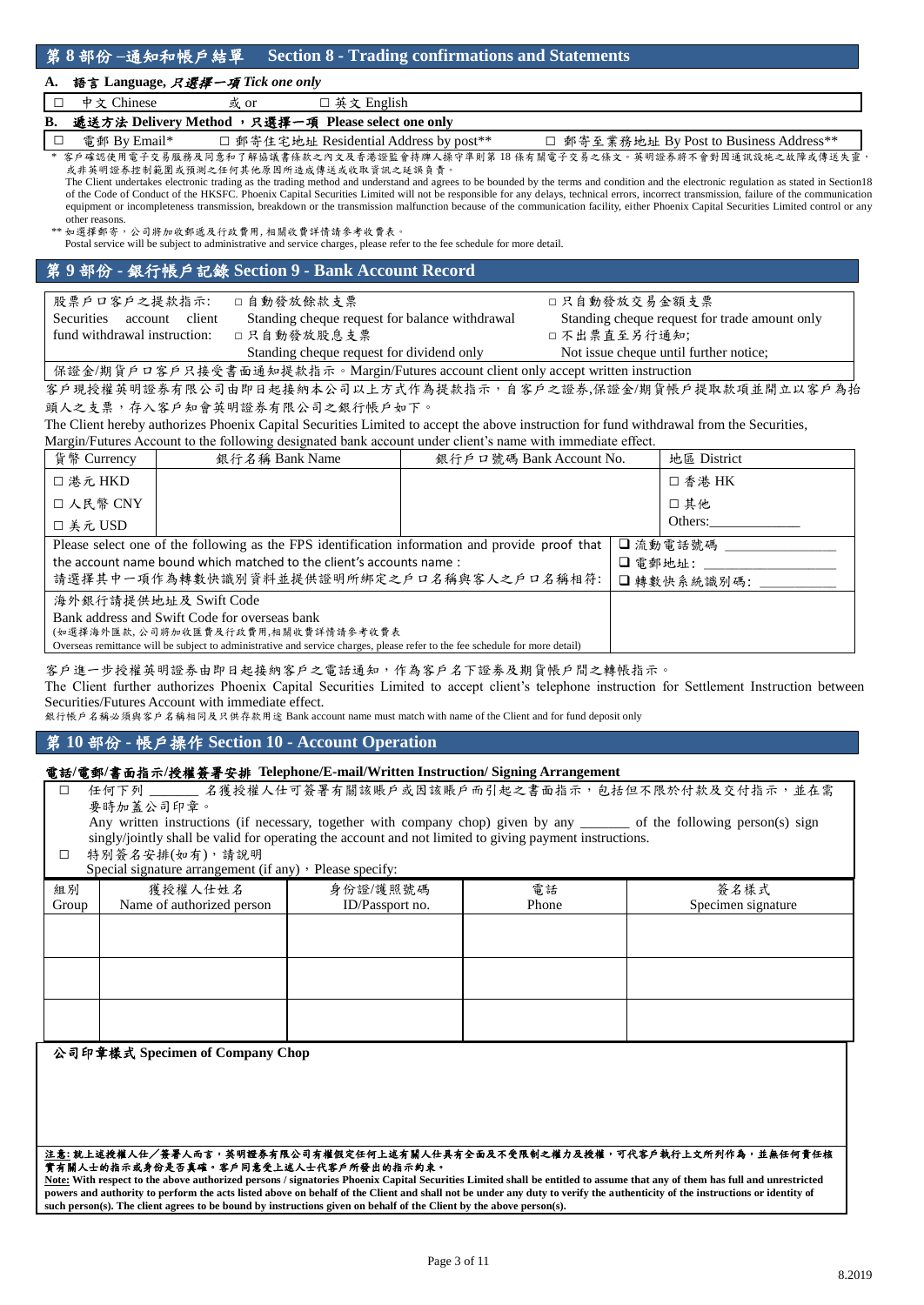# 第 **11** 部份 **–** 客戶投資屬性問卷 **Section 11 Client Investment Suitability Questionnaire**

(1) This assessment is designed to help you consider your attitude toward investment risk. It asks questions which provide some indications of the overall general attitude toward risk for a typical investor displaying your personal investment refer to our Assessment Disclaimer Statement. 本評估表依據合理的假設及預估架構設計,協助您們了解本身的風險承受度、理財需求與投資屬性,方便您們設定理財規劃。相關估數據僅供 參考並不一定實際反映您們對投資風險的態度。請參閱評估表責任聲明說明。 Please tick the appropriate boxes. 請於適當空格填上「✔

|    | $\Gamma$ rease trex the appropriate boxes. $\eta_1 \wedge \eta_2 \equiv \pm \gamma_1 \wedge \cdots \wedge \cdots$ |              |     |                                                                    |              |
|----|-------------------------------------------------------------------------------------------------------------------|--------------|-----|--------------------------------------------------------------------|--------------|
| 1. | 您們目前之資產淨值(港幣) What is your currently net worth?                                                                   |              | 2.  | 您們目前之投資累績資歷 What is your currently years of                        |              |
|    | □ a. 少於 Less than \$500,000                                                                                       | [Score 1 分]  |     | investment experience?                                             |              |
|    | $\Box$ b. \$500,000 $\leq$ to \$2,000,000                                                                         | [Score 3 分]  |     | □ a. 完全沒有經驗 None                                                   | [Score 1 分]  |
|    |                                                                                                                   |              |     |                                                                    |              |
|    | $\Box$ c. \$2,000,001 $\mathcal{L}$ to \$8,000,000                                                                | [Score 5 分]  |     | $\n  b. 1 - 3 \n  4 years$                                         | [Score 3 分]  |
|    | $\Box$ d. \$8,000,001 $\mathbf{\underline{4}}$ to \$40,000,000                                                    | [Score 7 分]  |     | $\Box$ c. 4 – 6 $\&$ years                                         | [Score 5 分]  |
|    | □ e. \$40,000,001 或以上 or above                                                                                    |              |     | $\Box$ d. 7 – 9 $\#$ years                                         | [Score 7 分]  |
|    |                                                                                                                   | [Score 10 分] |     |                                                                    |              |
|    |                                                                                                                   |              |     | □ e. 10 年或以上 years or above                                        | [Score 10 分] |
| 3. | 如您們之投資組合已超過預設之損或停利點時,您們會採                                                                                         |              | 4.  | 您們對以下投資報酬及風險組合之偏好 You prefer which                                 |              |
|    | 取以下何種行動 If your investment holding exceeds the preset                                                             |              |     | of the below investment portfolios with particular risk and        |              |
|    |                                                                                                                   |              |     |                                                                    |              |
|    | stop-loss or limit-selling price, which of the following action                                                   |              |     | return?                                                            |              |
|    | would you adopt?                                                                                                  |              |     | □ a. 沒有概念 No idea                                                  | [Score 1 分]  |
|    | □ a. 立即賣出所有部位 Sell out immediately                                                                                | [Score 1 分]  |     | □b. 絶對低度風險投資組合+接近保本之報酬 Absolute                                    |              |
|    |                                                                                                                   |              |     |                                                                    |              |
|    | □b. 先賣出一半或以上之部位 Sell half or more                                                                                 |              |     | low risk investment portfolios $+$ secure of principal             |              |
|    |                                                                                                                   | [Score 3 分]  |     | protection                                                         | [Score 3 分]  |
|    | □ c. 先賣出一半以內之部位 Sell not more than half                                                                           |              |     | □ c. 低度風險投資組合 + 低報酬 Low risk investment                            |              |
|    |                                                                                                                   |              |     | portfolios $+$ low return                                          | [Score 5 分]  |
|    |                                                                                                                   | [Score 5 分]  |     |                                                                    |              |
|    | □ d. 先暫時觀望 5 天 Hold and observe for 5 days                                                                        |              |     | □ d. 中度風險投資組合 + 中報酬 Medium risk investment                         |              |
|    |                                                                                                                   | [Score 7 分]  |     | portfolios + medium return                                         | [Score 7 分]  |
|    |                                                                                                                   |              |     |                                                                    |              |
|    | □ e. 繼續持有直至回本或不漲為止 Hold until fully recovered                                                                     |              |     | □ e. 高度風險投資組合 + 高報酬 High risk investment                           |              |
|    | or stop in price-rising                                                                                           | [Score 10 分] |     | portfolios + high return                                           | [Score 10 分] |
| 5. | 您們可承受最大投資組合下跌之幅度 You can bear which of                                                                            |              | 6.  |                                                                    | 若您們之投資資產整    |
|    |                                                                                                                   |              |     |                                                                    |              |
|    | the following investment portfolio extents to be fall?                                                            |              |     | 體下跌超過15%,對您們的生活影響程度為何 If there is a                                |              |
|    | $\Box$ a. 0%                                                                                                      | [Score 1 分]  |     | fall of 15% or over in your overall investment portfolio, what     |              |
|    | $\n  b. -5%$                                                                                                      | [Score 3 分]  |     | level of your life be suffered?                                    |              |
|    | $\Box$ c. -10%                                                                                                    |              |     | □ a. 無法承受 Intolerable                                              | [Score 1 分]  |
|    |                                                                                                                   | [Score 5 分]  |     |                                                                    |              |
|    | $\Box$ d. -15%                                                                                                    | [Score 7 分]  |     | □b. 影響程度大 Great impact                                             | [Score 3 分]  |
|    | □ e. -20% 或以上 or above                                                                                            | [Score 10 分] |     | □ c. 中度影響 Medium impact                                            | [Score 5 分]  |
|    |                                                                                                                   |              |     | □ d. 影響程度小 Little impact                                           | [Score 7 分]  |
|    |                                                                                                                   |              |     |                                                                    |              |
|    |                                                                                                                   |              |     | □ e. 不會有影響 No impact                                               | [Score 10 分] |
| 7. | 您們認為購買投資產品時應持有多久才合適(一般投資越                                                                                         |              | 8.  |                                                                    | 您們投資主要考慮因    |
|    |                                                                                                                   |              |     |                                                                    |              |
|    | 長波動越少而錄得之虧損也較低,但資金會被鎖定一段較                                                                                         |              |     | 素 What is your main concern when you invest?                       |              |
|    | 長時間) How long will your investment horizon be when you                                                            |              |     | □ a. 保持資金之流動性 Maintain high liquidity of assets                    |              |
|    | investing in investment products? (In general, the longer the                                                     |              |     |                                                                    | [Score 1 分]  |
|    | investment horizon, the more you can ride out the ups and                                                         |              |     |                                                                    |              |
|    |                                                                                                                   |              |     | $\Box$ b. $\Re$ $\&$ Secure of principal protection                | [Score 3 分]  |
|    | downs of the market, i.e. the chance to lose money is generally                                                   |              |     | □ c. 賺取固定收益 Earn fixed income                                      | [Score 5 分]  |
|    | lower, but the money need s to be locked in long time)?                                                           |              |     | □ d. 賺取資本利得 Earn capital gain and interest                         |              |
|    | □ a. 10 年或以上 years or above                                                                                       | [Score 1 分]  |     |                                                                    |              |
|    | $\Box$ b. 6 – 10 年 years                                                                                          | [Score 3 分]  |     |                                                                    | [Score 7 分]  |
|    |                                                                                                                   |              |     | □ e. 追求最大報酬 Maximize absolute return                               |              |
|    | $\Box$ c. 3 – 6 $\&$ years                                                                                        | [Score 5 分]  |     |                                                                    | [Score 10 分] |
|    | $\Box$ d. 1 – 3 $\#$ years                                                                                        | [Score 7 分]  |     |                                                                    |              |
|    | □ e. 1 年或以下 year or below                                                                                         | [Score 10 分] |     |                                                                    |              |
|    |                                                                                                                   |              |     |                                                                    |              |
|    |                                                                                                                   |              |     |                                                                    |              |
| 9. | 您們目前持有下任何投資產品(可複選並以最高分計算)                                                                                         |              | 10. | 您們對金融市場和投資的認識有多少 What is your                                      |              |
|    | Are you currently holding any of the following investment                                                         |              |     | knowledge of financial markets and investments?                    |              |
|    | products (you can select more than one and score the highest                                                      |              |     |                                                                    |              |
|    | one)?                                                                                                             |              |     | □ a. 無認識: 我對金融市場一無所知也沒有興趣深入了解                                      |              |
|    |                                                                                                                   |              |     | None: I have no knowledge of financial markets and all             |              |
|    | □ a. 現金、存款、存款證、保本產品 cash, Deposits,                                                                               |              |     | and have no interest in understanding them                         |              |
|    | certificates of deposit, capital protected products                                                               |              |     |                                                                    | [Score 1 分]  |
|    |                                                                                                                   | [Score 1 分]  |     |                                                                    |              |
|    | □b. 債券、債券基金 Bond, bond funds                                                                                      |              |     | □b. 低水平: 我對金融市場只有一基金知識, 例如股票和                                      |              |
|    |                                                                                                                   | [Score 3 分]  |     | 債券之分別 Low: I have only some basic knowledge of                     |              |
|    | □ c. 外幣、非保本之貨幣掛釣結構投資產品 Foreign                                                                                    |              |     | financial markets such as differences between stocks and           |              |
|    |                                                                                                                   |              |     | bonds                                                              |              |
|    | currencies, non-capital protected currency linked                                                                 |              |     |                                                                    | [Score 3 分]  |
|    | structured products                                                                                               | [Score 5 分]  |     | □ c. 中等水平: 達基本佑以上之水平, 明白分散投資的重                                     |              |
|    | □d. 股票、開放式基金(不包含債券基金或貨幣市場基                                                                                        |              |     | 要性並作出相應安排(即把資金配置於不同類別的投                                            |              |
|    | 金)、非保本之股票掛釣結投資產品、具投資成分的保                                                                                          |              |     |                                                                    |              |
|    | 險計劃、商品 Stock, open-end funds excluding bond                                                                       |              |     | 資以分散風險 Medium: I hae above basic knowledge                         |              |
|    | funds and money market funds, non-capital protected                                                               |              |     | and understand the importance of diversification and               |              |
|    | equity linked structured products, investment-linked                                                              |              |     | practice it (i.e. I have my money in different types of            |              |
|    |                                                                                                                   |              |     | investments to spread the risks)                                   | [Score 5 分]  |
|    | insurance plans, commodities                                                                                      | [Score 7 分]  |     |                                                                    |              |
|    | □e. 期權、期貨、認股權證(俗稱「窩輪」)Options,                                                                                    |              |     | □d. 高水平: 我懂得閱讀一間公司的財務報表並明白影響                                       |              |
|    | futures, warrants                                                                                                 | [Score 10 分] |     | 股票和債券價格的因素 High: I know how to read a                              |              |
|    |                                                                                                                   |              |     | company's financial reports and understand the factors             |              |
|    |                                                                                                                   |              |     | affecting the prices of stocks and bonds [Score 7 $\hat{\gamma}$ ] |              |
|    |                                                                                                                   |              |     |                                                                    |              |
|    |                                                                                                                   |              |     | □e. 精通: 我熟識大部份金融產品(包括債券、股票、認                                       |              |
|    |                                                                                                                   |              |     | 股權證、期權及期貨)並明白影響這些金融產品的風                                            |              |
|    |                                                                                                                   |              |     | 險和表現的各項因素 Advanced: I am familiar with                             |              |
|    |                                                                                                                   |              |     |                                                                    |              |
|    |                                                                                                                   |              |     | most financial products (including bonds, stocks,                  |              |
|    |                                                                                                                   |              |     | warrants, options and futures) and understand the various          |              |
|    |                                                                                                                   |              |     | factors that may affect the risk and performance of these          |              |
|    |                                                                                                                   |              |     | financial product.                                                 | [Score 10 分] |
|    |                                                                                                                   |              |     |                                                                    |              |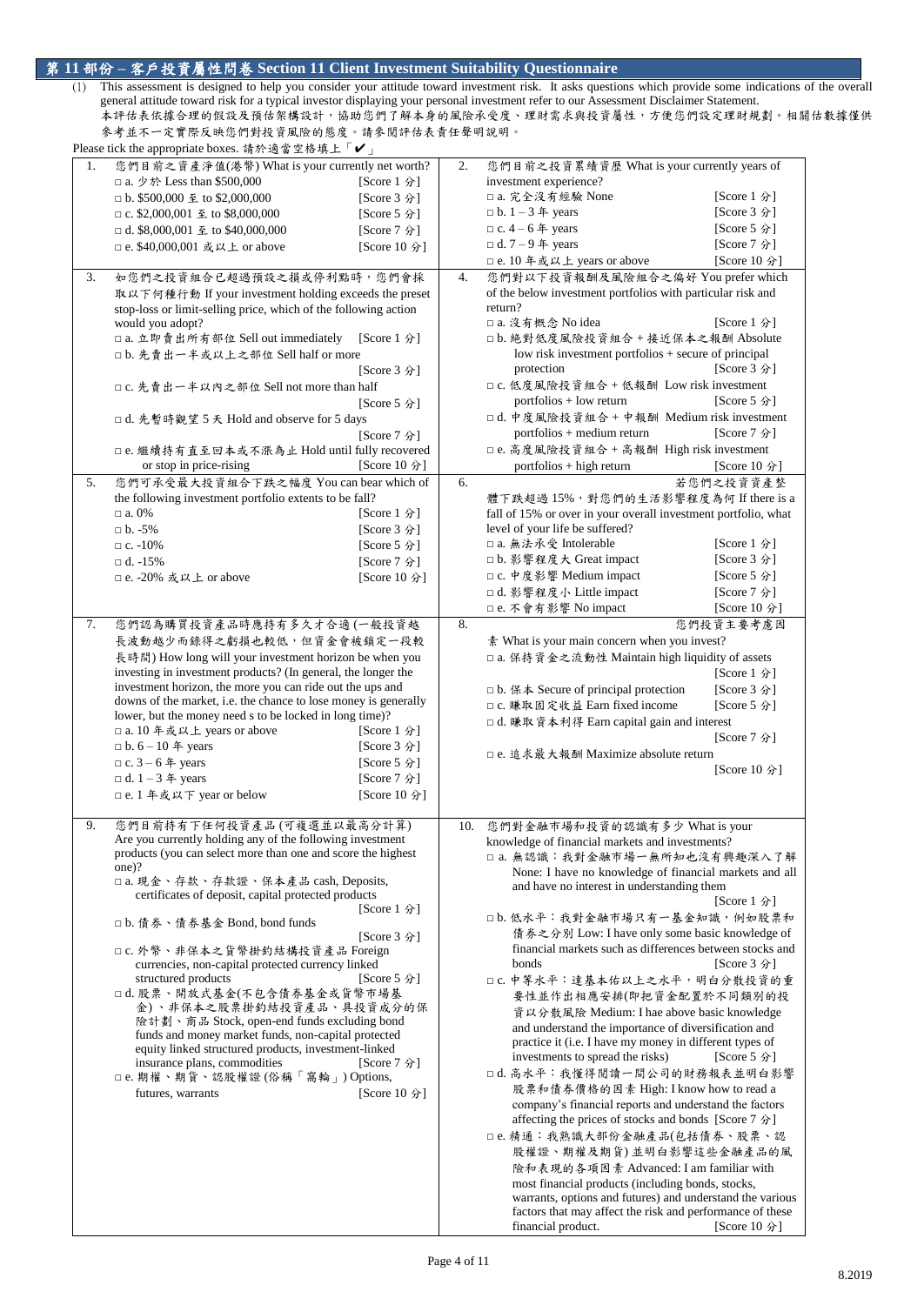#### 客戶風險等級評分方式 Grading:

| 總評分 Total Score                     | 客戶風險等級 Grade | 投資屬性分析 Description |
|-------------------------------------|--------------|--------------------|
| $10 \leq$ 總評分 Total Score $\leq 35$ | 第一級 1        | 穩健型 Secure         |
| $36 \leq$ 總評分 Total Score $\leq 65$ | 第二級2         | 平穩型 Moderate       |
| $66 \leq$ 總評分 Total Score           | 第三級3         | 進取型 Aggressive     |

**\_\_\_\_\_\_\_\_\_\_\_\_\_\_\_\_**

- 以下問券為確保本公司所提供給閣下有關衍生產品的服務遵從〈證券及期貨事務監察委員會持牌人或註冊人操守準則〉中的責任 The following questionnaire is designed to ensure the provision of services to you with respect to derivative products are in compliance with our obligations under the Code of Conduct issued by the Securities and Futures Commission.
	- (a) 本公司股東及或董事或授權人仕曾接受有關衍生產品的培訓或修讀相關課程
		- Our shareholder and or director or authorized person has undergone training or attended courses on derivative products
		- □ 否 No
		- □ 是 Yes (請提供詳細資料如下 Please provide detail as below)
		- (i) 培訓或相關課程之名稱及提供培訓或相關課程之機構名稱 Name of course or training and name of course or training provider

\_\_\_\_\_\_\_\_\_\_\_\_\_\_\_\_\_\_\_\_\_\_\_\_\_\_\_\_\_\_\_\_\_\_\_\_\_\_\_\_\_\_\_\_\_\_\_\_\_\_\_\_\_\_\_\_\_\_\_\_\_\_\_\_\_\_\_\_\_\_\_\_\_\_\_\_\_\_\_\_\_\_\_\_\_\_\_\_\_\_\_\_\_\_\_\_\_\_\_\_\_\_\_\_\_

\_\_\_\_\_\_\_\_\_\_\_\_\_\_\_\_\_\_\_\_\_\_\_\_\_\_\_\_\_\_\_\_\_\_\_\_\_\_\_\_\_\_\_\_\_\_\_\_\_\_\_\_\_\_\_\_\_\_\_\_\_\_\_\_\_\_\_\_\_\_\_\_\_\_\_\_\_\_\_\_\_\_\_\_\_\_\_\_\_\_\_\_\_\_\_\_\_\_\_\_\_\_\_\_\_

\_\_\_\_\_\_\_\_\_\_\_\_\_\_\_\_\_\_\_\_\_\_\_\_\_\_\_\_\_\_\_\_\_\_\_\_\_\_\_\_\_\_\_\_\_\_\_\_\_\_\_\_\_\_\_\_\_\_\_\_\_\_\_\_\_\_\_\_\_\_\_\_\_\_\_\_\_\_\_\_\_\_\_\_\_\_\_\_\_\_\_\_\_\_\_\_\_\_\_\_\_\_\_\_\_

\_\_\_\_\_\_\_\_\_\_\_\_\_\_\_\_\_\_\_\_\_\_\_\_\_\_\_\_\_\_\_\_\_\_\_\_\_\_\_\_\_\_\_\_\_\_\_\_\_\_\_\_\_\_\_\_\_\_\_\_\_\_\_\_\_\_\_\_\_\_\_\_\_\_\_\_\_\_\_\_\_\_\_\_\_\_\_\_\_\_\_\_\_\_\_\_\_\_\_\_\_\_\_\_\_

\_\_\_\_\_\_\_\_\_\_\_\_\_\_\_\_\_\_\_\_\_\_\_\_\_\_\_\_\_\_\_\_\_\_\_\_\_\_\_\_\_\_\_\_\_\_\_\_\_\_\_\_\_\_\_\_\_\_\_\_\_\_\_\_\_\_\_\_\_\_\_\_\_\_\_\_\_\_\_\_\_\_\_\_\_\_\_\_\_\_\_\_\_\_\_\_\_\_\_\_\_\_\_\_\_

\_\_\_\_\_\_\_\_\_\_\_\_\_\_\_\_\_\_\_\_\_\_\_\_\_\_\_\_\_\_\_\_\_\_\_\_\_\_\_\_\_\_\_\_\_\_\_\_\_\_\_\_\_\_\_\_\_\_\_\_\_\_\_\_\_\_\_\_\_\_\_\_\_\_\_\_\_\_\_\_\_\_\_\_\_\_\_\_\_\_\_\_\_\_\_\_\_\_\_\_\_\_\_\_\_

\_\_\_\_\_\_\_\_\_\_\_\_\_\_\_\_\_\_\_\_\_\_\_\_\_\_\_\_\_\_\_\_\_\_\_\_\_\_\_\_\_\_\_\_\_\_\_\_\_\_\_\_\_\_\_\_\_\_\_\_\_\_\_\_\_\_\_\_\_\_\_\_\_\_\_\_\_\_\_\_\_\_\_\_\_\_\_\_\_\_\_\_\_\_\_\_\_\_\_\_\_\_\_\_\_

\_\_\_\_\_\_\_\_\_\_\_\_\_\_\_\_\_\_\_\_\_\_\_\_\_\_\_\_\_\_\_\_\_\_\_\_\_\_\_\_\_\_\_\_\_\_\_\_\_\_\_\_\_\_\_\_\_\_\_\_\_\_\_\_\_\_\_\_\_\_\_\_\_\_\_\_\_\_\_\_\_\_\_\_\_\_\_\_\_\_\_\_\_\_\_\_\_\_\_\_\_\_\_\_\_

- (ii) 培訓或相關課程之有關投資產品種類 Type(s) of derivative products relevant to the training or course
- (iii) 培訓或相關課程是否為閣下提供衍生工具的性質和風險的一般知識

Whether the training or course provide you with general knowledge of the nature and risks of derivative products □ 否 No

- □ 是 Yes
- (b) 本公司股東及或董事或授權人仕現時的工作經驗與衍生產品有關
	- Our shareholder and or director or authorized person current working experience related to derivative products
	- □ 否 No
	- □ 是 Yes (請提供詳細資料如下 Please provide detail as below)
	- (i) 僱主名稱 Name of employer:
	- (ii) 職稱 Position: \_\_\_\_\_\_\_\_\_\_\_\_\_\_\_\_\_\_\_\_\_\_\_\_\_\_\_\_\_\_\_\_\_\_\_\_
	- (iii) 請簡述閣下的工作如何與衍生產品有關 Please briefly state how your work relates to derivative products
	- (iv) 衍生產品有關工作經驗之年資 Years of working experience which relates to derivative products

#### (c) 本公司股東及或董事或授權人仕過去的工作經驗與衍生產品有關

Our shareholder and or director or authorized person previous work experience relates to derivative products

- □ 否 No
- □ 是 Yes (請提供詳細資料如下 Please provide detail as below)
- (i) 前僱主名稱 Name of previous employer:
- (ii) 職稱 Position:
- (iii) 請簡述閣下過去的工作如何與衍生產品有關 Please briefly state how your previous work relates to derivative products
- (iv) 過去與衍生產品有關工作經驗之年資 Years of previous working experience which relates to derivative products
- (d) 本公司股東及或董事或授權人仕有買賣衍生產品的經驗
	- Our shareholder and or director or authorized person has prior trading experience in derivative products
	- □ 否 No
	- □ 是 Yes (請提供詳細資料如下 Please provide detail as below)
	- (i) 以往曾買賣的衍生產品種類 Type of derivative products traded:
	- (ii) 過去三年曾買賣衍生產品的交易數目 Number of transaction within the past three years

#### 注意**:** 請提供文件認證閣下對衍生產品的認識**/**經驗。如客戶沒有衍生工具的相關認識**/**經驗則不能買賣衍生產品。

**Attention: Please provide document(s) to show your knowledge / experience with the derivative products. Client cannot transact derivative products if client have no derivative related knowledge / experience.**  \*\*\*\*\*\*\*\*\*\*\*\*\*\*\*\*\*\*\*\*\*\*\*\*\*\*\*\*\*\*\*\*\*\*\*\*\*\*\*\*\*\*\*\*\*\*\*\*\*\*\*\*\*\*\*\*\*\*\*\*\*\*\*\*\*\*\*\*\*\*\*\*\*\*\*\*\*\*\*\*\*\*\*\*\*\*\*\*\*\*\*\*\*\*\*\*\*\*\*\*\*\*\*\*\*\*\*\*\*\*\*\*\*\*\*\*\*\*\*\*\*\*\*

客戶確認 Client confirmation:

- 1. 本公司已獲悉被評估為 I have been informed of being assessed as
	- □ 穩健型 Secure □ 平穩型 Moderate □ □ 進取型 Aggressive
- 2. 2. 本公司已獲悉以上投資屬性,唯仍然願意以下較高風險之投資工具, 及此乃本公司的決定
	- Although I have been my above investment suitability product, I still want to invest in following higher risky investment products
	- □ 中風險 Medium-risk\* □ 中至高風險 Medium-high-risk □ 高風險 High-risk \*\*

一般情況下,證券保證金及股票期權賬戶屬中度/高度承受風險程度。

Under normal case, Securities Margin Account & Stock Options Account belongs to Medium/High risk tolerance category. \*\* 一般情況下,期貨帳戶屬高度承受風險程度。 Under normal case, Futures Account belongs to High risk tolerance category.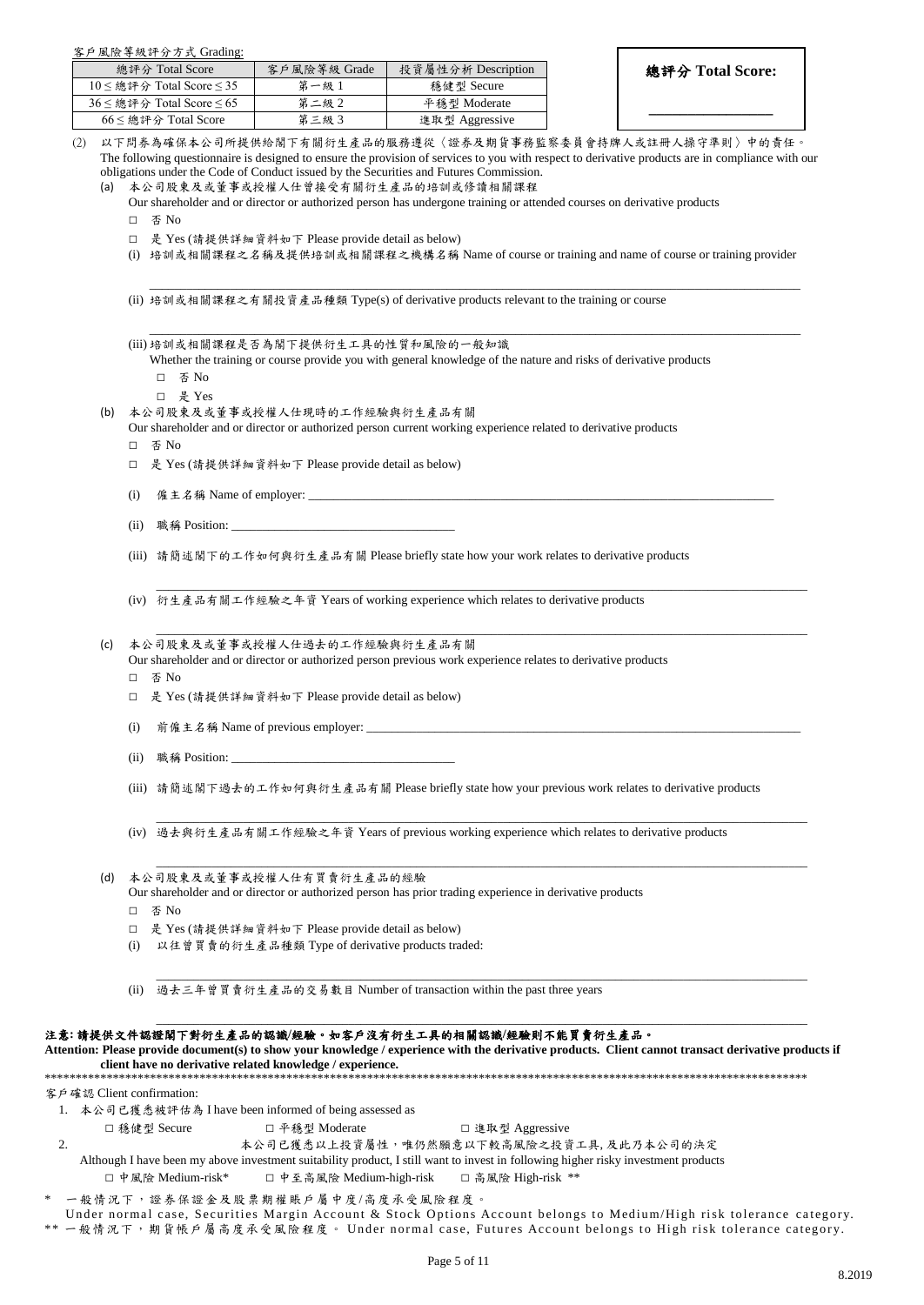# 第 **12** 部份 **–** 共同申報準則實體自我證明稅務居留司法管輨資料 **Section 12 – Common Reporting Standard (CRS) Entity Tax Residency Self-Certification Information**

# **A.** 實體類別 **Entity Type**

| И ИЗЖЯЛІ ШІННУ ІУРС |        | 在其中一個適當的方格內加上✔號,並提供有關資料。 Tick one of the appropriate boxes and provide the relevant information.                   |
|---------------------|--------|--------------------------------------------------------------------------------------------------------------------|
|                     |        |                                                                                                                    |
| 財務機構                | П      | 託管機構、存款機構或指明保險公司                                                                                                   |
| Financial           |        | Custodial Institution, Depository Institution or Specified Insurance Company                                       |
| Institution         | □      | 投資實體,但不包括由另一財務機構管理 (例如:擁有酌情權管理投資實體的資產)並位於非參與                                                                       |
|                     |        | 税務管轄區的投資實體 Investment Entity, except an investment entity that is managed by another financial                     |
|                     |        | institution (e.g. with discretion to manage the entity's assets) and located in a non-participating jurisdiction   |
| 主動非財務實體             | $\Box$ | 該非財務實體的股票經常在NFE the stock of which is regularly traded on ____                                                     |
| <b>Active NFE</b>   |        | (一個具規模證券市場) 進行買賣which is an established securities market                                                          |
|                     |        |                                                                                                                    |
|                     |        |                                                                                                                    |
|                     |        | 場) 進行買賣which is an established securities market                                                                   |
|                     | □      | 政府實體、國際組織、中央銀行或由前述的實體全權擁有的其他實體NFE is a governmental entity, an                                                     |
|                     |        | international organization, a central bank, or an entity wholly owned by one or more of the foregoing entities     |
|                     | □      | 除上述以外的主動非財務實體 (請說明 Active NFE other than the above                                                                 |
|                     |        | (Please specify                                                                                                    |
| 被動非財務實體             | $\Box$ | 位於非參與稅務管轄區並由另一財務機構管理的投資實體                                                                                          |
| <b>Passive NFE</b>  |        | Investment entity that is managed by another financial institution and located in a non-participating jurisdiction |
|                     | □      | 不屬主動非財務實體的非財務實體 NFE that is not an active NFE                                                                      |

## **B.** 控權人 **(**如實體帳戶持有人是被動非財務實體,填寫此部**)**

### **Controlling Persons (Complete this part if the entity account holder is a passive NFE)**

就帳戶持有人,填寫所有控權人的姓名在列表內。就法人實體,如行使控制權的並非自然人,控權人會是該法人實體的高級管理人員。 Indicate the name of all controlling person(s) of the account holder in the table below. If no natural person exercises control over an entity which is a legal person, the controlling person will be the individual holding the position of senior managing official.

### 注意**:** 每名控權人須分別填寫一份 **IR1457** 表格(自我證明表格 **–** 控權人)。

**Attention: Complete Form IR1457 (Self-Certification Form – Controlling Person) for each controlling person.** 

| $\mathbf{I}$ | (5) |
|--------------|-----|
| (2)          | (6) |
| (3)          | (7) |
| (4)          | (8) |

### **C.** 居留司法管轄區及稅務編號或具有等同功能的識辨編號(以下簡稱「稅務編號」)

**Jurisdiction of Residence and Taxpayer Identification Number or its Functional Equivalent ("TIN") \*** 

請提供以下資料,列明 (a)帳戶持有人的居留司法管轄區,亦即帳戶持有人的稅務管轄區 (包括香港在內)及 (b) 該居留司法管轄 區發給帳戶持有人的稅務編號。請列出所有(不限於 5 個)居留司法管轄區。

Complete the following table indicating (a) the jurisdiction of residence (including Hong Kong) where the account holder is a **resident for tax purposes** and (b) the account holder's TIN for each jurisdiction indicated. Indicate **all** (not restricted to five) jurisdictions of residence. 如帳戶持有人是香港稅務居民,稅務編號是其香港商業登記號碼。

If the account holder is a tax resident of Hong Kong, the TIN is the Hong Kong Business Registration Number.

如果帳戶持有人並非任何稅務管轄區的稅務居民(例如:它是財政透明實體),填寫實際管理機構所在的稅務管轄區。

If the account holder is not a tax resident in any jurisdiction (e.g. fiscally transparent), indicate the jurisdiction in which its place of effective management is situated.

如沒有提供稅務編號,必須填寫合適的理由:

If a TIN is unavailable, provide the appropriate reason A, B or C:

理由 **A** – 帳戶持有人的居留司法管轄區並沒有向其居民發出稅務編號。

**Reason A** – The jurisdiction where the account holder is a resident for tax purposes does not issue TINs to its residents.

理由 **B** – 帳戶持有人不能取得稅務編號。如選取這一理由,解釋帳戶持有人不能取得稅務編號的原因。

**Reason B** – The account holder is unable to obtain a TIN. Explain why the account holder is unable to obtain a TIN if you have selected this reason. 理由 **C** – 帳戶持有人毋須提供稅務編號。居留司法管轄區的主管機關不需要帳戶持有人披露稅務編號。

**Reason C** – TIN is not required. Select this reason only if the authorities of the jurisdiction of residence do not require the TIN to be disclosed.

| 居留司法管轄區<br>Jurisdiction of<br><b>Residence</b> | 税務編號 TIN                                  | 如沒有提供稅務編號,<br>填寫理由A、B或C<br>Enter Reason A, B or C<br>if no TIN is available | 如選取理由B,解釋帳戶持有人<br>不能取得稅務編號的原因<br>Explain why the account holder is unable to<br>obtain a TIN if you have selected Reason B |
|------------------------------------------------|-------------------------------------------|-----------------------------------------------------------------------------|----------------------------------------------------------------------------------------------------------------------------|
| □香港<br>Hong Kong                               | □ 第1部份的號碼<br>Section 1 No.<br>□ 其他 Others | □ 不適用 N/A<br>$\Box A \Box B \Box C$                                         |                                                                                                                            |
| 口中國<br>China                                   | □ 第1部份的號碼<br>Section 1 No.<br>□ 其他 Others | □ 不適用 N/A<br>$\Box A \Box B \Box C$                                         |                                                                                                                            |
| □其他<br>Others                                  |                                           | □ 不適用 N/A<br>$\Box A \Box B \Box C$                                         |                                                                                                                            |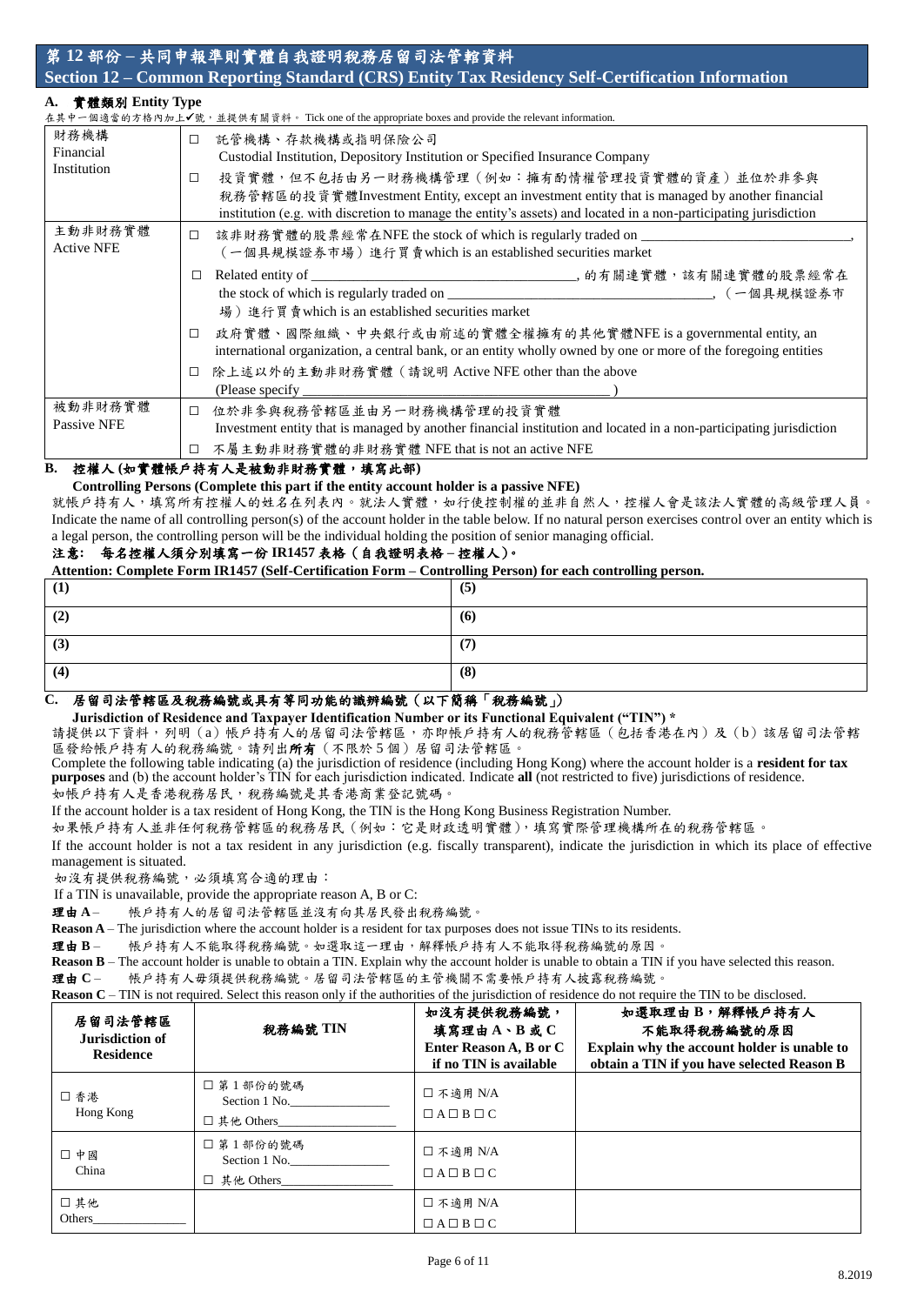|                                                                                                                            | 第 13 部份 –防止洗黑錢/恐怖分子籌資 Section 13 - Anti-Money Laundering and Counter-Terrorist Financing                                                                                                                                                                                                                                                                               |  |  |  |  |  |  |  |  |  |
|----------------------------------------------------------------------------------------------------------------------------|------------------------------------------------------------------------------------------------------------------------------------------------------------------------------------------------------------------------------------------------------------------------------------------------------------------------------------------------------------------------|--|--|--|--|--|--|--|--|--|
| 公司股東及或董事是否擔任或曾擔任重要公職之政界人仕 (包括國家元首、政府首長、資深從政者、高級政府官員、司法或軍事官<br>員、國有企業高級行政人員及重要政黨幹事),或以上人士之家人 (包括配偶、伴侶、子女或父母,或該名個人的子女的配偶或伴侶) |                                                                                                                                                                                                                                                                                                                                                                        |  |  |  |  |  |  |  |  |  |
|                                                                                                                            | 及其他關係密切的人? Are your shareholder and/or director linked to politically exposed persons? (Politically exposed person - individual                                                                                                                                                                                                                                        |  |  |  |  |  |  |  |  |  |
|                                                                                                                            | who is or has been entrusted with prominent public function e.g. head of state/government, senior politician, senior executive of government-                                                                                                                                                                                                                          |  |  |  |  |  |  |  |  |  |
|                                                                                                                            | owned corporation, important political party official, etc.), or the closed members of the aforesaid person (including spouse, companion,<br>children or parents, or spouse or companion of the children) and other closely connected person?                                                                                                                          |  |  |  |  |  |  |  |  |  |
|                                                                                                                            | □ 否 No<br>□是, 請說明 Yes, please specify_<br>客戶的業務性質是否特別容易蒙受較高的洗錢/恐怖分子資金籌集風險或接觸大量現金往來(如貨幣兌換、博彩業、珠寶業、娛樂服務                                                                                                                                                                                                                                                                  |  |  |  |  |  |  |  |  |  |
| 業)?                                                                                                                        |                                                                                                                                                                                                                                                                                                                                                                        |  |  |  |  |  |  |  |  |  |
|                                                                                                                            | Is the nature of the Client (including any of the joint account holders and partners of a partnership firm)'s business particularly susceptible to<br>money laundering/terrorist financing risk? (For example, money changer or casino business that handles large amount of cash)                                                                                     |  |  |  |  |  |  |  |  |  |
|                                                                                                                            | 口否 No<br>□是, 請說明 Yes, please specify_                                                                                                                                                                                                                                                                                                                                  |  |  |  |  |  |  |  |  |  |
|                                                                                                                            | 第14部份-部份 - 其他披露 Section 14 - Other Disclosures                                                                                                                                                                                                                                                                                                                         |  |  |  |  |  |  |  |  |  |
| (1)                                                                                                                        | 公司股東及或董事及其配偶及各自的關連人仕(父母,兄弟,姐妹)是英明證券有限公司的客戶?若是者,請提供帳戶名稱及號碼。<br>Are your shareholder and/or director, his/her spouse and his/her related person(s) (Parents, brothers, sisters ) a Client of Phoenix Capital Securities Limited? If so,                                                                                                                                  |  |  |  |  |  |  |  |  |  |
|                                                                                                                            | please provide the account name(s) and number(s).<br>□是 Yes<br>□ 否 No<br>帳戶名稱<br>帳戶號碼<br>關係<br>AC Name:<br>AC No.:<br>Relationship:                                                                                                                                                                                                                                    |  |  |  |  |  |  |  |  |  |
|                                                                                                                            | (2) 公司股東及或董事是否英明證券有限公司僱員或董事之親屬 ? Are your shareholder and/or director a relative of an employee or a director of Phoenix Capital                                                                                                                                                                                                                                       |  |  |  |  |  |  |  |  |  |
|                                                                                                                            | Securities Limited?<br>□ 是 Yes<br>□ 否 No<br>名稱 Name:<br>關係 Relationship:                                                                                                                                                                                                                                                                                               |  |  |  |  |  |  |  |  |  |
|                                                                                                                            | (3) 公司股東及或董事是否香港證券及期貨事務監察委員會註冊或持牌人仕,或該人仕之僱員或董事,或香港金融管理局的有關人仕?若是,請提供註冊                                                                                                                                                                                                                                                                                                  |  |  |  |  |  |  |  |  |  |
|                                                                                                                            | 或持牌法團名稱及同意客戶開戶之證明文件。Are your shareholder and/or director licensed by or registered with the Hong Kong Securities and Futures                                                                                                                                                                                                                                           |  |  |  |  |  |  |  |  |  |
|                                                                                                                            | Commission or an employee or director of such person, or a relevant individual of the Hong Kong Monetary Authority? If so, please provide the name of the<br>registered or licensed corporation and the supporting documents indicating consent to the Client's account opening.<br>□ 否 No<br>□ 是 Yes<br>中央編號 CE No.:<br>持牌/註冊人仕名稱 Name of licensed/registered person: |  |  |  |  |  |  |  |  |  |
|                                                                                                                            | (4) 公司股東及或董事是否與任何地方的交易所上市公司的高級人員/董事/大股東有任何的關連? Does your shareholder and/or director have relationship with                                                                                                                                                                                                                                                            |  |  |  |  |  |  |  |  |  |
|                                                                                                                            | senior officers/directors/substantial shareholders of any company whose shares are traded on any exchange?<br>□ 否 No<br>□ 是 Yes<br>上市編號 Stock Code:<br>公司名稱 Company Name:                                                                                                                                                                                              |  |  |  |  |  |  |  |  |  |
|                                                                                                                            | (5)公司股東及或董事是否個人或與配偶共同控制英明證券的公司證券保證金客戶35%或以上的投票權?<br>Are your shareholder and/or director either alone or with spouse, in control of 35% or more of the voting rights of any corporate securities margin Client of                                                                                                                                                      |  |  |  |  |  |  |  |  |  |
|                                                                                                                            | Phoenix Capital Securities Limited?<br>□ 否 No<br>□是 Yes<br>帳戶名稱 AC Name:<br>帳戶號碼 AC No.:                                                                                                                                                                                                                                                                               |  |  |  |  |  |  |  |  |  |
|                                                                                                                            | , 介紹人為英明證券之員工? Introducer is the employee of Phoenix Capital Securities Ltd?<br>(6) 介紹人姓名 Introducer's Name:                                                                                                                                                                                                                                                           |  |  |  |  |  |  |  |  |  |
|                                                                                                                            | 關係 Relationship:<br>□ 否 No<br>□是 Yes                                                                                                                                                                                                                                                                                                                                   |  |  |  |  |  |  |  |  |  |
|                                                                                                                            | 15 部份 - 客戶確認及同意 Section 15 - Client's Acknowledgement and Agreement                                                                                                                                                                                                                                                                                                    |  |  |  |  |  |  |  |  |  |
|                                                                                                                            | 1. 本開戶表的資料均屬真實及正確。除非英明證券有限公司("英明證券")收到任何客戶資料改變的書面通知,英明證券完全可以依靠這些資料及陳述作                                                                                                                                                                                                                                                                                                 |  |  |  |  |  |  |  |  |  |
|                                                                                                                            | 任何目的。客户授權英明可在任何時間聯絡任何人,包括客户的銀行、經紀等或任何信貸機構,籍以確定及查證本開户表內的資料。客户可隨時要求<br>英明證券提供個人資料收集聲明副本; The information contained in this Account Opening Form is true and accurate. Phoenix Capital Securities Limited                                                                                                                                                                 |  |  |  |  |  |  |  |  |  |
|                                                                                                                            | ("PCSL") is entitled to rely fully on such information and representations for all purposes, unless PCSL receives notice in writing of any change. PCSL is<br>authorized at any time to contact anyone, including the Client's banks, brokers or any credit agency, for the purpose of verifying the information provided on this                                      |  |  |  |  |  |  |  |  |  |
|                                                                                                                            | Account Opening Form. A copy of PCSL's Personal Information Collection Statement is available upon request;                                                                                                                                                                                                                                                            |  |  |  |  |  |  |  |  |  |
|                                                                                                                            | 2. 本公司已閱讀過及明白提供的英明證券客戶協議書內容也了解其為開戶文件的一部份。所有由客戶與或透過英明證券進行之交易均受客戶協議<br>書的條款及條件限制,並同意受可不時被修改或補充的條款及細則及有關的附表所約束。客戶確認英明證券已按照客戶選擇的語言(中文或英文) 獲                                                                                                                                                                                                                                |  |  |  |  |  |  |  |  |  |
|                                                                                                                            | 提供之風險披露聲明書,及已獲邀閱讀該風險披露聲明書、提出問題及徵求獨立的意見(如客戶有此意願); We have read and understood the provisions                                                                                                                                                                                                                                                                            |  |  |  |  |  |  |  |  |  |
|                                                                                                                            | of the attached current version of the Client Agreement of PCSL, of which this document forms a part. All transactions to be concluded by the Client with or<br>through PCSL shall be subject to the terms and conditions of PCSL hereby applies to open the above type(s) of account and agree to be bound by the Client                                              |  |  |  |  |  |  |  |  |  |
|                                                                                                                            | Agreement including its Standard Terms and Conditions and relevant Schedule(s) as the same may be amended or supplemented from time to time. The Client                                                                                                                                                                                                                |  |  |  |  |  |  |  |  |  |
|                                                                                                                            | acknowledges and confirms PCSL has provided the Risk Disclosure Statements annexed hereto in a language of client's choice (English or Chinese) and the<br>Client has been invited to read the Risk Disclosure Statements, to ask questions and take independent advice if the Client wishes;                                                                          |  |  |  |  |  |  |  |  |  |
|                                                                                                                            | 3. 除已有說明外,本開戶表所指名的申請人是帳戶及交易的最終實益持有人和最終發出交易指示的人;Otherwise specify, the Account Holder named in<br>this Account Opening Form is the ultimate beneficial owner and give instructions of the Account and transaction;                                                                                                                                                      |  |  |  |  |  |  |  |  |  |
|                                                                                                                            | 4. 期貨帳戶適用:本公司確認,英明證券可在不抵觸《條例》及任何適用法律規定的情況下,不論是為英明證券本身或英明證券相聯公司或其他客戶的                                                                                                                                                                                                                                                                                                   |  |  |  |  |  |  |  |  |  |
|                                                                                                                            | 帳戶,就任何在交易所買賣的期貨及期權合約,採取與客戶的交易指示相反的交易指示,但該買賣必須是以公平競爭方式,根據期交所的規則在期交<br>所或透過期交所的設施而進行的;或是透過任何其他商品、期貨或期權交易所的設施並根據該等其他交易所的規則及現例而執行的;【Futures                                                                                                                                                                                                                                |  |  |  |  |  |  |  |  |  |
|                                                                                                                            | Account applicable] We acknowledges that, subject to the provisions of the Ordinance, PCSL may take the opposite position to the Client's order in relation to                                                                                                                                                                                                         |  |  |  |  |  |  |  |  |  |
|                                                                                                                            | any Futures Contract or Options Contract, whether on PCSL's own account or for the account of its associated company or for the account of other clients of<br>PCSL, provided that such trade is executed competitively on or through the facilities of HKFE in accordance with the HKFE rules or the facilities of any other                                          |  |  |  |  |  |  |  |  |  |
|                                                                                                                            | commodity, futures or options exchange in accordance with the rules of such other exchange;                                                                                                                                                                                                                                                                            |  |  |  |  |  |  |  |  |  |
|                                                                                                                            | 5. 保證金帳戶適用:本公司承認並確定客戶已根據保證金客戶協議授權英明證券有限公司處置協議內所定義的款項、證券及證券抵押品,並且本公司就<br>該條款的內容已獲得解釋,及本公司明白該條款的內容; [Margin Account applicable] We acknowledge and confirm that the Client has authorized PCSL to                                                                                                                                                                        |  |  |  |  |  |  |  |  |  |
|                                                                                                                            | deal with Monies and securities or securities collateral in accordance of the Client Agreement for Margin Accounts and the contents of that Clause have been                                                                                                                                                                                                           |  |  |  |  |  |  |  |  |  |
|                                                                                                                            | explained to the Client and the Client understands the content of that Clause;<br>6. 互聯網交易適用:本公司確認,本公司只可經由互聯網進入戶口,本公司確認,若本公司在經由互聯網接觸貴公司時有任何困難,本公司需嘗試使用                                                                                                                                                                                                                 |  |  |  |  |  |  |  |  |  |
|                                                                                                                            | 其他方法與貴公司溝通,並把所遇困難知會貴公司。開戶口時,本公司需在開戶表格上寫明本公司就使用該服務而存入首筆按金的款額。該款額可由<br>本公司親自以支票、銀行本票存入或以電匯存入貴公司的辦事處或銀行戶口;【Internet Trading applicable】We acknowledge that we may only access the                                                                                                                                                                                         |  |  |  |  |  |  |  |  |  |
|                                                                                                                            |                                                                                                                                                                                                                                                                                                                                                                        |  |  |  |  |  |  |  |  |  |

本公司親自以支票、銀行本票存入或以電匯存入貴公司的辦事處或銀行戶口;【Internet Trading applicable】We acknowledge that we may only access the Account through the Internet and we agree that should we experience any problems in reaching you through the Internet, we shall attempt to use alternative methods to communicate with you and inform you of the difficulty we am/are experiencing. When opening the Account, we shall state in the Account Opening Form the amount of my/our initial deposit of funds in the Account for the use with the Internet Trade Service. Such amount shall be paid to your offices or bank account either by cheque, bankers draft or telegraphic transfer;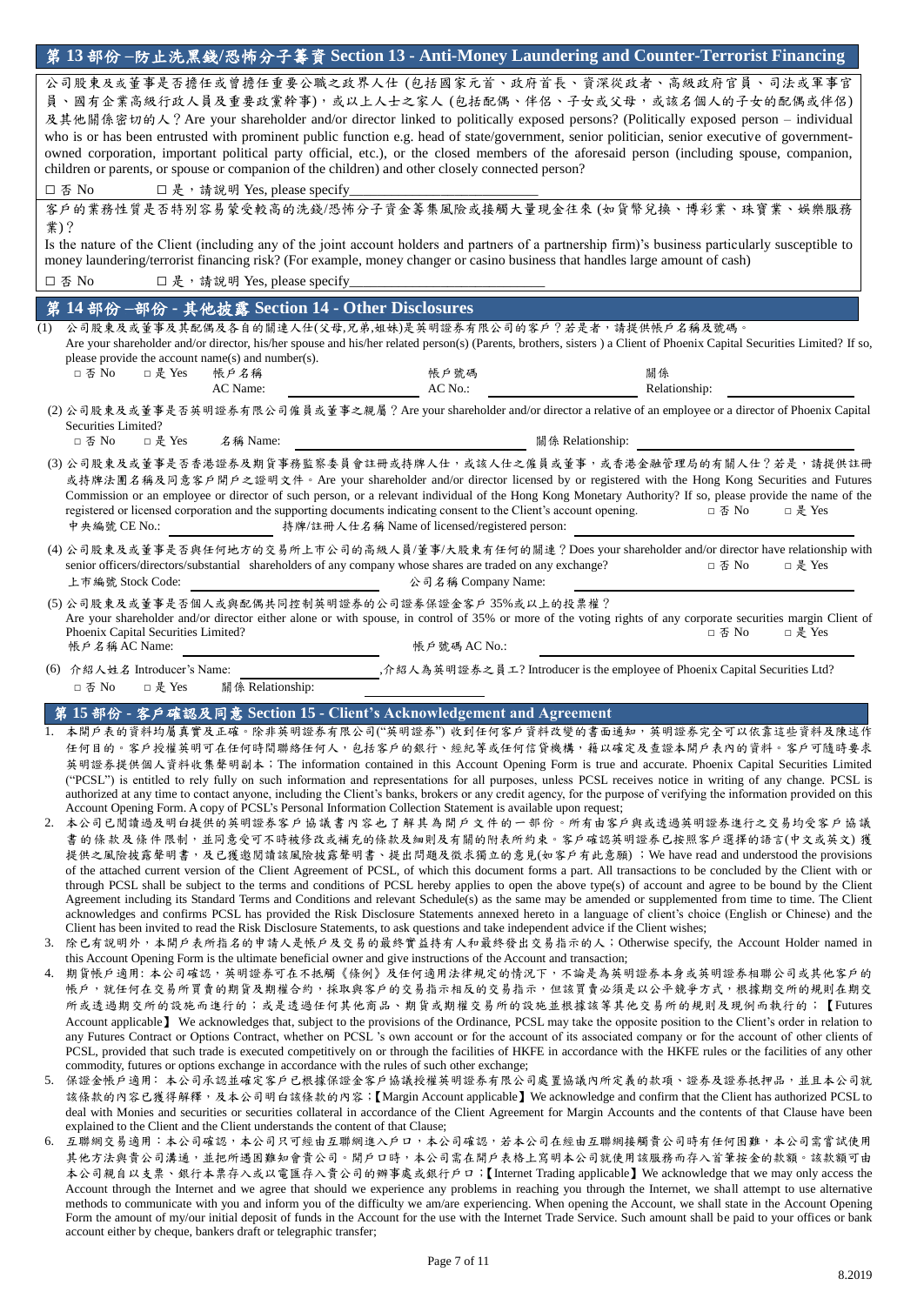- 7. 本公司明白本公司提交此開戶表予英明證券接納此開戶表並非表示已經同意為客戶開立相關帳戶,英明證券保留無條件謝絕客戶開戶申請之權利,如 果本公司的申請被拒絕,本公司明白、同意並接受客戶之任何開戶申請文件將不予退回; We understand and agree application may be rejected for reasons which are unrelated to me/we and my/our application and neither PCSL nor PCSL agent shall, in the absence of fraud, negligence or willful default, be liable to me/we or any other person in consequence of such rejection and all application documents would not be returned;
- 8. 本公司同意英明證券於銷售過程中參考本公司于英明證券有限公司的戶口資料,以便為本公司提供相關投資產品/服務;The Client provides consent for the Company to make reference to my account information maintained with PCSL during the sales process in order to provide the Client with information in relevant investment product/service;
- 9. 有關於本開戶表第 11 部第 2點 客戶對衍生產品的認識,客戶完全明白英明證券將基於該部提供之資料以評估客戶是否具有衍生及/或結構性產品的 基本認識,與及客戶於日後可能需要再次更新及提供該部,以作重新評估。客戶完全明白倘若該部提供之資料不真實、完全及正確,英明證券將無法 評估本公司所要求的服務及/或產品之適合性。本公司謹此確認及聲明所有於該部提供之資料均屬真實、完全及正確,並承諾於該部提供之資料有變 時立即通知英明證券; In connection to Section 11 item 2 - Client's Knowledge of Derivative Products, the Client fully understands that PCSL will base on the information provided in Section 5 for assessing whether the Client has general knowledge of the derivative and/or structured products and the Client may be required to complete this section again in future for re-assessment. The Client fully understands that PCSL will be unable to assess client's suitability of the requested services and/or products if the Client fails to provide accurate, true and complete information in this section. The Client hereby confirms and declares that all the information provided in this section is true, complete and accurate and undertake to inform PCSL any changes of the information provided in this questionnaire at once;
- 10. 本公司同意遵守聯交所、香港證券結算有限公司、或其他監管組織對於在前述股票交易所及結算系統或任何其他股票交易所或結算系統上市的證券的 買賣作出並不時修訂的監管規則及規例;We would abide by the Rules and Regulations of the Exchange, Hong Kong Securities Clearing Company Limited, or any regulatory bodies from time to time governing the purchase and sale of securities quoted on the aforementioned stock exchanges and clearing system or any other stock exchanges or clearing systems;
- 11. 除非英明證券另以書面表示,否則本開戶表格、客戶協議及其他開戶文件將一起構成為所有客戶與本公司預期之事宜的全部協議及諒解。本開戶表格 所 用 之 詞 語 與 客 戶 協 議 所 定 義 具 相 同 釋 義 ; Unless otherwise indicated in writing by PCSL, the Account Opening Form, the Client Agreement and other account opening documents shall together constitute the entire agreement and understanding between the Client and PCSL in respect of the matters contemplated under the documents. Terms defined in the Client Agreement have the same meanings when used in this account application (save where otherwise expressly provided in this account application);
- 12. 本公司明白須隨時應英明證券的要求提供進一步資料或就此開戶表格上所提供的資料呈遞書面證明;We understand that we might be required to provide additional information or submit documentary proof as to the information provided in this Account Opening Form as and when requested by PCSL;
- 13. 本公司亦明白風險披露文件可能未申述所有上市衍生產品的風險,本公司在買賣上市衍生產品前將自行作出評估及確定有足夠的淨資產來承擔風險和 潛在的損失; We further acknowledge that the Risk Disclosure document may not cover all risks of listed derivative products and the we shall make his own assessment and ensure that he has sufficient net worth to assume the risks and bear the potential losses before trading in listed derivative products;
- 14. 本公司承認於成交單據或綜合日結單內顯示的價格,由英明證券可能在其認為合適的情況下,就本公司於同一天內購買或售賣(視乎情況而定)的所有 同一種類證券,以每個成交單位的價格來顯示於成交單據或綜合日結單內。客戶收到成交單據或綜合日結單後,應加以核對,如本公司欲以以上另一 價格方式顯示於成交單據或綜合日結單,請盡快通知英明證券。如英明證券未於成交單據或綜合日結單中規定的特定期限內接獲本公司的書面異議, 則本公司應被視為已接受該成交單據或綜合日結單所載的編排;We acknowledge that the price quoted in the contract note or daily statement to be provided by PCSL may be, at its sole discretion, the price per unit for each transaction of securities in the case that there is more than one purchase or sale transaction (as the case may be) of the securities in the account during the same day. We shall upon receipt of the contract note or daily statement examine the same and promptly notify PCSL in writing if we want such prices to be quoted. Otherwise. If PCSL does not receive any written objection from me/we within the period stipulated in the contract note or daily statement, We shall be deemed to have accepted the presentation of such contract note or daily statement;
- 15. 如本公司未能親身開戶,並以遞交支票形式進行開戶,本公司同意及確認英明證券將根據證監會持牌人專業操守第 5.1 b)項之要求處理本公司帳戶。 即本公司須遞交在香港的持牌銀行開立的帳戶並由本公司所簽發(該簽名須與此開戶申請表上的本公司簽名相符) 並載有本公司在其身份證明文件上所 顯示的姓名的劃線支票,而該支票抬頭人須為"英明證券有限公司"及其數額不得少於 10,000 港元 (或英明證券通知客戶的其他數額)。本公司被批核 的新帳戶必須待支票兌現後才可使用; If we are unable to open account in person, the account opening can be executed through submitting appropriate cheque. We hereby agrees and confirms PCSL will only proceed with the account opening pursuant to Section 5.1 b) of the Code of Conduct for Persons Licensed by the Securities and Futures Commission. A crossed cheque for such purpose shall bear name shown in my/our identity document and drawn on my/our account with a licensed bank in Hong Kong with same signature(s) as shown on this Form in favour of "PCSL" for not less than HKD10,000 (or such other amount as may be advised by PCSL). The approved new account will not be activated until the cheque is cleared;
- 16. 本公司知悉及同意,財務機構可根據《稅務條例》(第 112 章)有關交換財務帳戶資料的法律條文,(a)收集本表格所載資料並可備存作自動交換財 務帳戶資料用途及(b)把該等資料和關於帳戶持有人及任何須申報帳戶的資料向香港特別行政區政府稅務局申報,從而把資料轉交到帳戶持有人的 居留司法管轄區的稅務當局;及 We acknowledge and agree that (a) the information contained in this form is collected and may be kept by the financial institution for the purpose of automatic exchange of financial account information, and (b) such information and information regarding the account holder and any reportable account(s) may be reported by the financial institution to the Inland Revenue Department of the Government of the Hong Kong Special Administrative Region and exchanged with the tax authorities of another jurisdiction or jurisdictions in which the account holder may be resident for tax purposes, pursuant to the legal provisions for exchange of financial account information provided under the Inland Revenue Ordinance (Cap.112); and
- 17. 本公司承諾,如情況有所改變,以致影響本表格第 12 部份所述的帳戶持有人的稅務居民身分,或引致本表格所載的資料不正確,本公司會通知英明 證券有限公司,並會在情況發生改變後 30 日內,向英明證券有限公司提交一份已適當更新的自我證明表格。 We undertake to advise PCSL of any change in circumstances which affects the tax residency status of the account holder identified in Section 12 of this form or causes the information contained herein to become incorrect, and to provide PCSL with a suitably updated self-certification form within 30 days of such change in circumstances.
- 18. 為遵從海外帳戶稅收合規法案(FATCA) 的有關要求, 客戶同意並授枳英朋證券根據客戶栛議書, 享有唯一及絕對的酌情枳, 從客戶的帳戶中, 預留 或扣除任何款項(可高達總交易額的 30%及/由美國國稅局不時要求的其他金額), 以及收取任何由該預扣款項所衍生的費用. 客戶確認在任何情況下, 英朋證券不會為任何因稅收合規法案要求下預扣或扣除款項所引致的損失及損害負上責任 In Compliance with the requirement under Foreign Account Tax Compliance Act ( FATCA) or any other Foreign law Requirement, the Client agrees and authorizes that PCSL, according to the Client agreement, is entitled to withhold and deduct any payment or funds (maybe subject to 30% of the gross proceeds and/or any other amount as requited by IRS from time to time.) under the Client's account as requited at PCSL' sole and absolute discretion in order to comply with and meet its obligations under FATCA or any other Foreign Law Requirement. In any event, the Client confirms that PCSL shall not be liable for any loss or damages in relation to the withholding or deduction in this matter.

| 客戶印鑑及獲授權人簽署 Company Chop & Signature | 獲授權人全名 (正楷) Name of Authorized person: |
|--------------------------------------|----------------------------------------|
|                                      |                                        |
|                                      |                                        |
|                                      |                                        |
|                                      |                                        |
|                                      |                                        |
|                                      | 日期 Date:                               |
|                                      |                                        |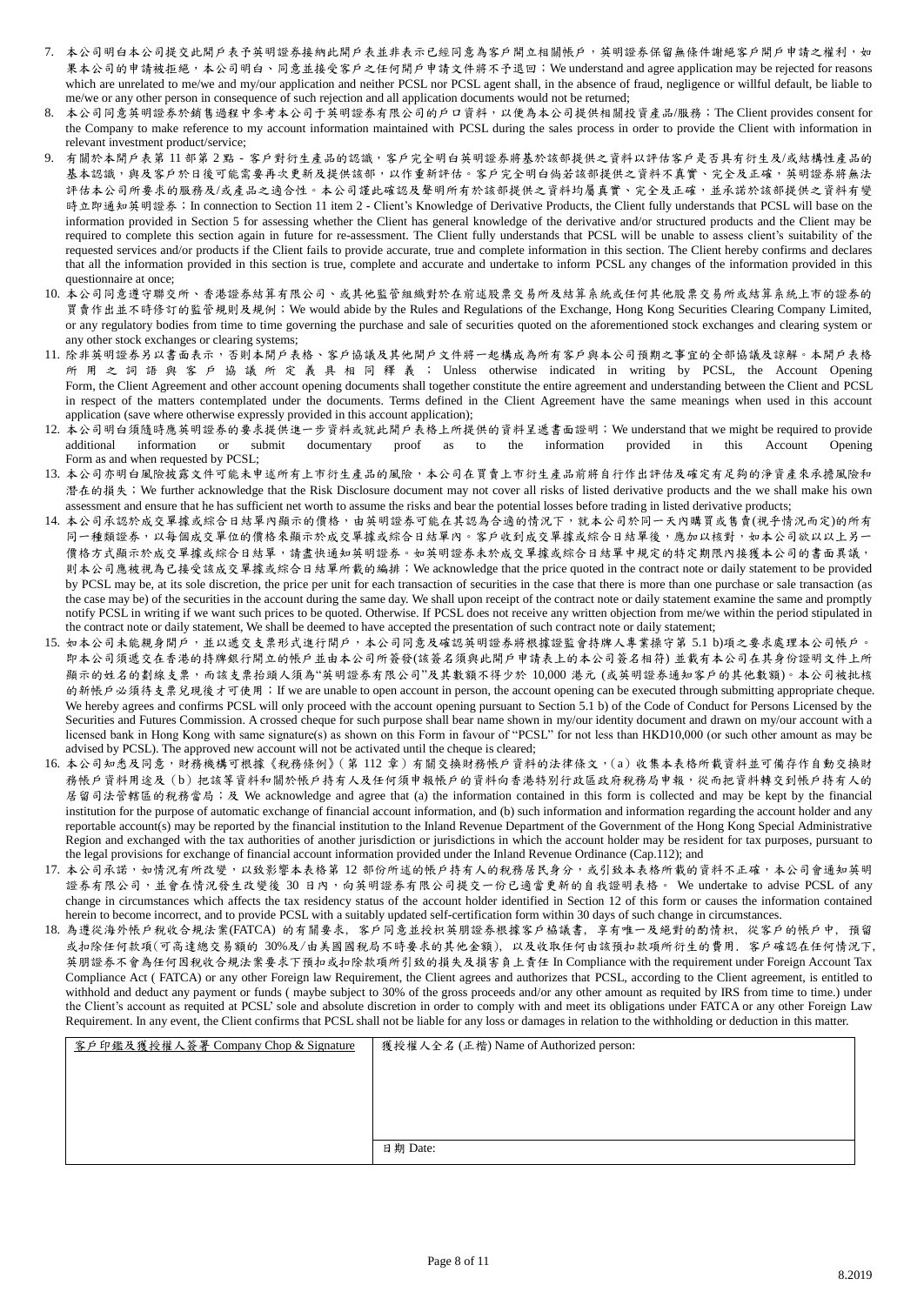### 第 **16** 部份 **–** 核證 **Section 16 – Certification**

### **\***由本公司代表或專業人仕填寫 **To be completed by Representative of the Company or Professional**

本人現證實:在此表格第 15 部份所寫的日期當日,此表格乃由此表格所指明的獲授權人(其身份已根據其向本公司出示之身份證或護照正本作核實) 於本公司面前簽訂。I hereby certify that on the date written in the Section 15, this Form was executed by Authorized person named in this Form (who had been previously identified by production of the original of his / her Identity Card or Passport to me) in my presence.

| 見證人簽署 Witness Signature | 見證人姓名 (正楷) Name of witness:        |  |  |  |  |
|-------------------------|------------------------------------|--|--|--|--|
|                         | 見證人所屬專業*/職銜/中央編號                   |  |  |  |  |
|                         | Witness professional*/Title/CE No: |  |  |  |  |
|                         | 見證人之僱主名稱 Employer Name of witness: |  |  |  |  |
|                         | 日期 Date:                           |  |  |  |  |

\*專業人仕:公證人/持牌銀行分行經理/執業律師/執業會計師/太平紳仕 Professional: Notary Public / Branch Manager of a Licensed Bank / Practising Lawyer / Certified Public Accountant (Practising) / Justice of the Peace

### 第 **17** 部份 **–** 風險披露聲明及確認 **Section 17 – Risk Disclosure Statements & Acknowledgement**

### 英明證券有限公司的 持 牌 代 表 人 之 聲 明 **Declaration by a licensed representative of Phoenix Capital Securities Limited**

下列簽署之持牌人員聲明已按照客户所選擇的語言(英文或中文),向客戶提供風險披露聲明,並已邀請客戶閱讀該風險披露聲明,提出問題及徵詢獨 立意見 (如客戶有此意願)。. The undersigned licensed person of the Company declare that the Client has been provided the Risk Disclosure Statements in a language of the Client's choice (English or Chinese) and has invited the Client to read the Risk Disclosure Statements, ask questions and take independent advice if the Client wishes.

持牌代表人簽署 Licensed representative's signature <br>
日期 Date: 姓名 Name: 中央編號 CE No:

第 **18** 部份 **–** 批核與簽署 **Section 18 – Approval & Signature**

代表英明證券有限公司 **For and on behalf of Phoenix Capital Securities Limited**

授權簽名 Authorized Signature 職員姓名 (正楷) Staff Name 日期 Date: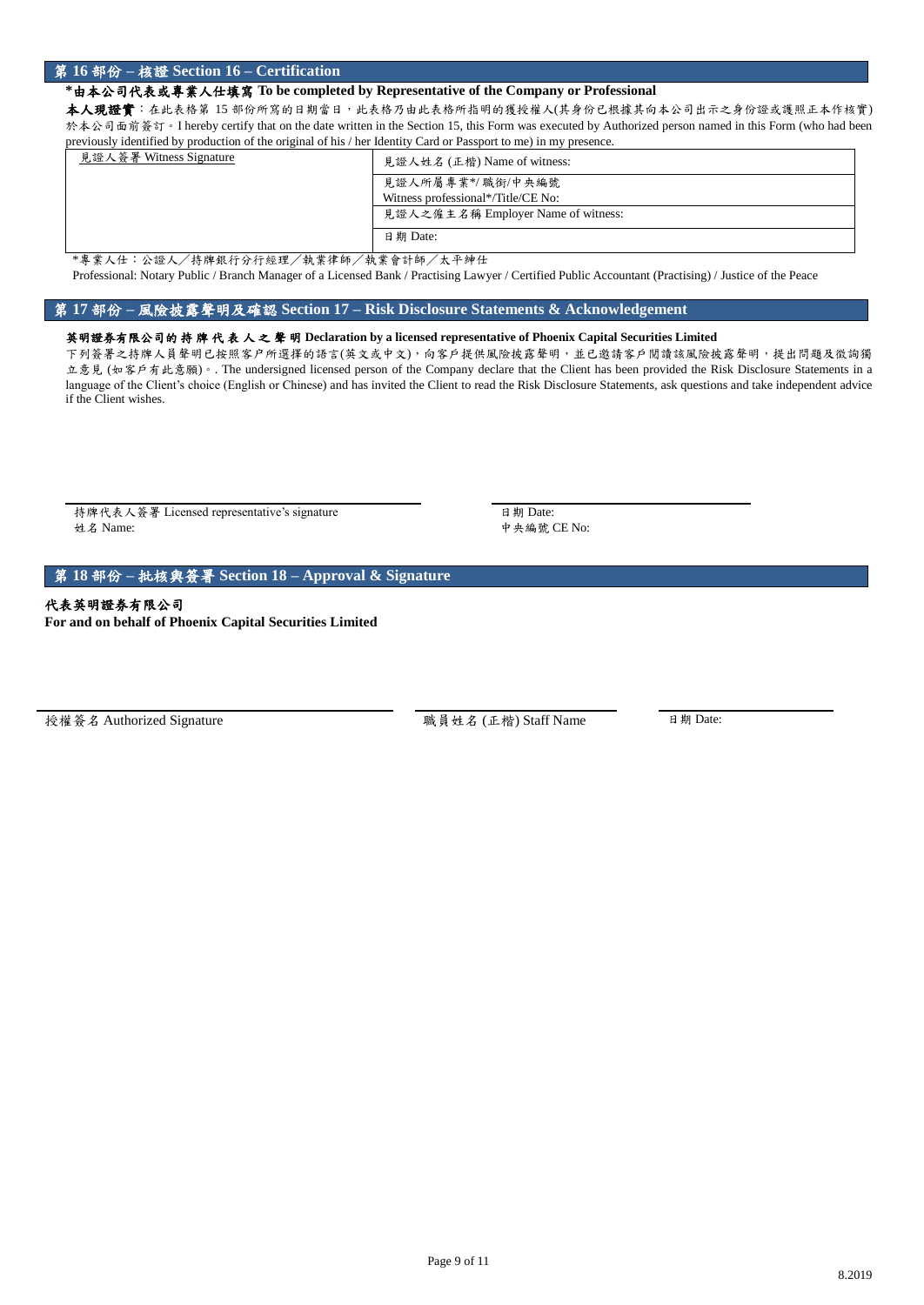Dear Sirs 敬啟者:

# **Authority under the Securities and Futures (Client Securities) Rules and the Securities and Futures (Client Money) Rules to dispose of my/our securities and money**

# 按證券及期貨(客戶證券)規則及證券及期貨(客戶款項)規則關於處理本公司證券及款項的授權

This letter of authority covers (1) all securities deposited from time to time by me/us or on my/our behalf with PCSL or any other person as security or collateral for the provision of financial accommodation by PCSL ("my/our securities collateral") and (2) all money or moneys deposited from time to time by me/us or on my/our behalf with PCSL or its associated co mpanies (" **my/our money** ").

本授權書涵蓋(1)由本公司或以本公司名義不時存入英明證券或其他人仕,為英明證券提供保證金融資作為抵押品的所有證券(以下 稱"本公司抵押證券")及(2)由本公司或以本公司名義不時存入英明證券或其有聯繫公司的所有款項(以下稱"本公司款項")。

We in full understanding of the contents of this letter and the Client Agreement for Securities Margin Trading hereby give or renew the authority to PCSL to :-

本公司完全理解本授權書及保證金帳戶客戶協議書的內容並在此授權或更新授權予英明證券:

- 1. deposit any of my/our securities collateral with an authorised institution (as defined by the Banking Ordinance) as collateral for financial accommodation provided to PCSL; 存放任何本公司抵押證券於一個授權機構(按銀行條例)作為向英明證券提供保證金融資的抵押;
- 2. apply any of my/our securities collateral pursuant to a securities borrowing and lending agreement in accordance with the Securities and Futures (Client Securities) Rules. 根據符合證券及期貨(客戶證券)規則下之證券借貸協議應用任何本公司抵押證券;
- 3. deposit my/our securities collateral with (1) a recognised clearing house or (2) another intermediary licen sed or registered for dealing in securities as collateral for the discharge and satisfaction of PCSL' settlement obligations and liabilities; 存放本公司抵押證券予(1)認可結算所或(2)另一持牌或註冊可作證券交易之中介人作為抵押品予解除及償還英明證券之交收 責任及債項;
- 4. transfer, request the transfer or otherwise dispose of my/our money in accordance with clauses 2.3 of the Client Agreement for Securities Margin Trading entered into between PCSL and me/us. 於符合英明證券及本公司簽訂的保證金帳戶客戶協議書第 2.3 段下轉移,要求轉移或否則處理本公司款項。

PCSL may do any of these things without giving me/us notice. 英明證券可在不通知本公司的情況下採取任何上述行動。

This authority does not cover any consideration which we must pay or be paid for the lending or depositing by PCSL of any of my/our securities collateral. Any such consideration must be set in a separate agreement between me/us and PCSL.

本授權書不包括任何關於本公司因英明證券相出本公司抵押證券而引起的代價,本公司必須支付或被支付的問題。這些代價問 題須由另一協議處理。

PCSL is accountable to me/us for the return of any securities lent or deposited under this authority. 英明證券有責任向本公司歸還任何在本授權書下借出或抵押的證券。

We understand that a third party may have rights to my/our securities collateral, which PCSL must satisfy before my/our securities collateral can be returned to me/us.

本公司知道第三方可能對本公司抵押證券擁有某些權利,而英明證券必須先給予解決才能將有關的抵押證券歸還本公司。

This authority is valid for a period of 12 months from the date hereof and may be revoked by me by giving PCSL a written notice of not less than one month.

本授權書從簽署日算起有效期為 12 個月及可被本公司以不少於一個月之書面通知解除此授權書。

This letter has been fully explained to me/us and we understand the contents of this letter. 本授權書已完全向本公司解釋,本公司理解其全部內容。

Yours faithfully 此致

Signatory(ies) of Account Holder /and Company Chop 戶口持有人簽署/及公司蓋章

\_\_\_\_\_\_\_\_\_\_\_\_\_\_\_\_\_\_\_\_\_\_\_\_\_\_\_\_\_\_\_\_\_\_\_\_\_

Dated: 日期: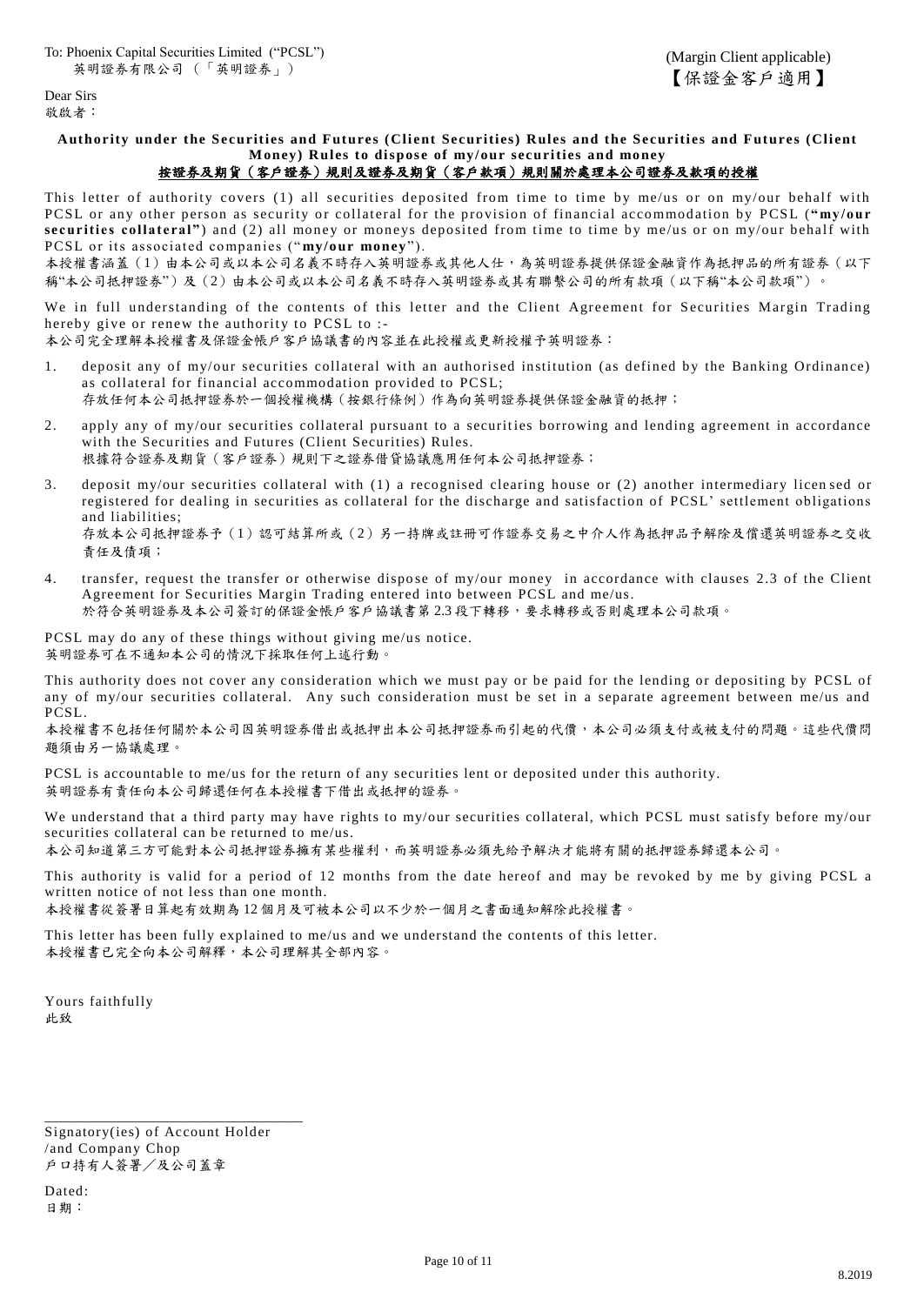Dear Sirs 敬啟者:

### **Authority under the Securities and Futures (Client Money) Rules to dispose of my/our money**

## 按證券及期貨(客戶款項)規則關於處理本人/吾等證券及款項的授權

We authorize you to Combine or consolidate any or all segregated accounts of any name whatsoever and either individually or jointly with others, maintained by Phoenix Capital Securities Limited and/or any of its Associates from time to time and you may transfer any sum of Monies to and between such segregated account(s) to satisfy my/our obligations or liabilities to any member of the PCSL, whether such obligations and liabilities are actual or contingent, primary or collateral, secured or unsecured, or joint or several; and transfer any sum of Monies interchangeably between any of the segregated accounts maintained at any time by members of the PCSL. You may do any of these things without giving me/us notice. 本公司授權爾等組合或合併英明證券有限公司及/或其任何聯繫人士所維持的任何或全部獨立賬戶, 爾等可將該等獨立賬戶內任何數額之 款項作出轉移, 以符合本公司對英明證券任何成員確實、或然、原有、附帶、有抵押、無抵押、共同或分別的的義務或法律責任;及從 英明集團的成員於任何時候維持的任何獨立賬戶之間來回調動任何數額之款項。爾等可不向我/我們發出通知而採取上述行動。

This authority is given to Phoenix Capital Securities Limited in consideration of its agreeing to continue to maintain Futures Account(s) for us. This authority is given without prejudice to other authorities or rights which PCSL, may have in relation to dealing in Monies in the segregated accounts. This authority is valid for a period of 12 months from the date of signing this Form. This authority may be revoked by giving you written notice to PCSL, Such notice shall take effect upon the expiry of 14 days from the date of your actual receipt of such notice. We understand that this authority shall be deemed to be renewed on a continuing basis without our written consent if you issue me/us a written reminder at least 14 days prior to the expiry date of this authority, and we do not object to such deemed renewal before such expiry date. We have read, understand and accept the contents of this authority.

本授權乃鑑於英明證券有限公司同意維持本公司的期貨戶口。本授權並不損英明證券可享有有關處理該等獨立賬戶內款項的其他授權或 權利。本授權由本開戶表格簽發日期起 12 個月內有效。本公司可以向英明證券在資料表所列明之地址發出書面通知,以撤回本授權。 有關的生效日期爲爾等真正收到該等通知後 14 日起計算。本公司明白爾等若在本授權的有效期屆 14 日前發出書面通知,以提醒本授權 即將屆滿, 而本公司沒有在本授權屆滿前反對此授權續期,本授權書應當作已被續期。本公司已閱讀、明白及同意本授權的內容。

Yours faithfully 此致

Signatory(ies) of Account Holder /and Company Chop 戶口持有人簽署/及公司蓋章

\_\_\_\_\_\_\_\_\_\_\_\_\_\_\_\_\_\_\_\_\_\_\_\_\_\_\_\_\_\_\_\_\_\_\_\_\_

Dated: 日期: